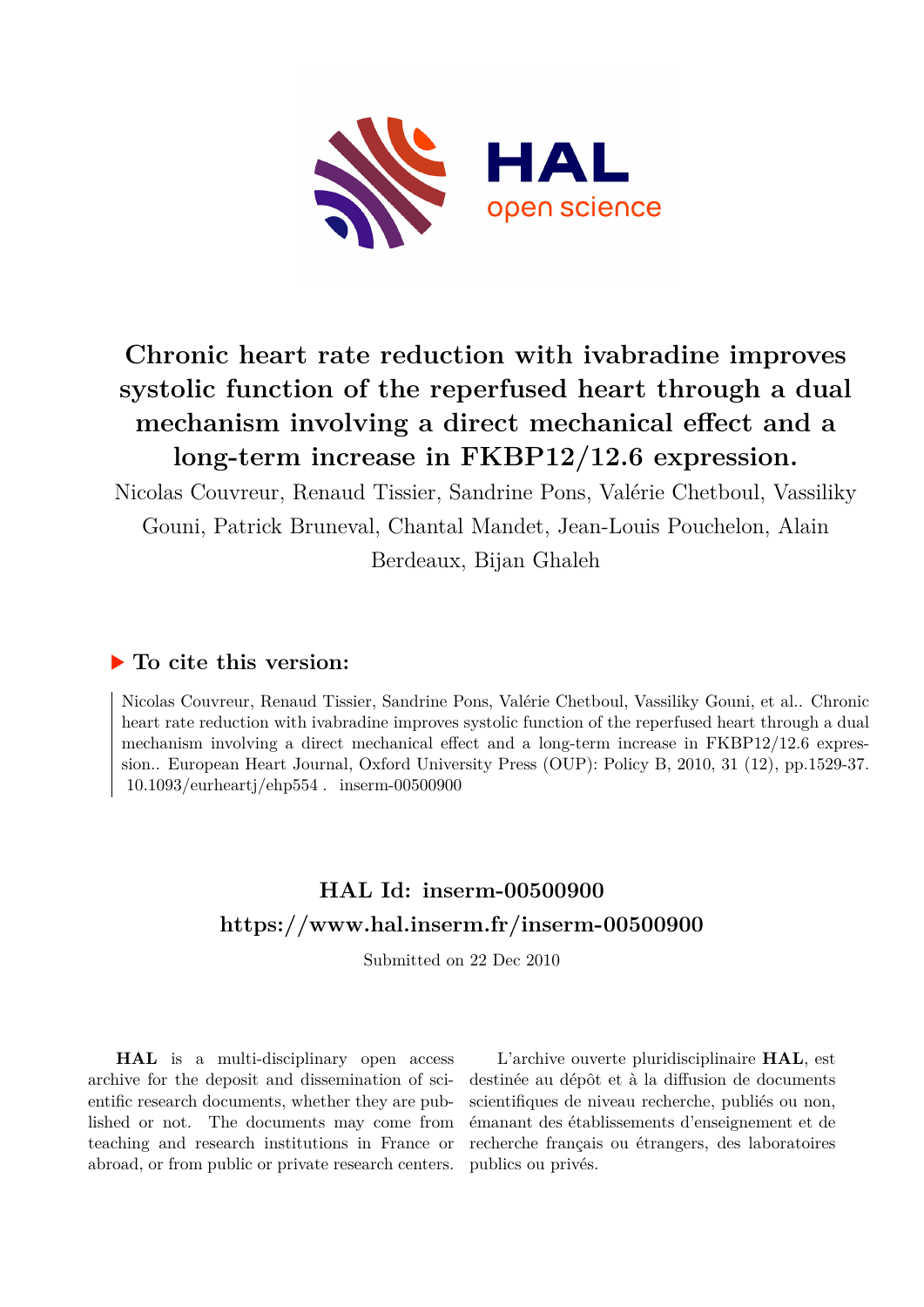# **Chronic heart rate reduction with ivabradine improves systolic function of the reperfused heart through a dual mechanism involving a direct mechanical effect and a long-term increase in FKBP12/12.6 expression.**

by

Nicolas Couvreur, PhD,  $^{1, 2, 3}$ ; Renaud Tissier, DVM PhD,  $^{1, 2, 3}$ ; Sandrine Pons, PhD,  $^{1, 2}$ ; Valérie Chetboul, DVM PhD,  $^{1,3}$ ; Vassiliky Gouni, DVM,  $^{3}$ ;

Patrick Bruneval, MD PhD, <sup>5</sup>; Chantal Mandet, BsC, <sup>5</sup>; Jean-Louis Pouchelon, DVM, <sup>1, 3</sup>;

Alain Berdeaux, MD PhD,  $^{1,2,3,4}$ ; Bijan Ghaleh, PhD,  $^{1,2,3,4}$ .

1- INSERM U955 Equipe 03, Créteil, F-94010, France

- 2- Université Paris 12, Faculté de Médecine, Créteil, F-94010, France
- 3- Ecole Nationale Vétérinaire d'Alfort, Maisons-Alfort, F-94700, France
- 4- Fédération de Cardiologie, Groupe hospitalier Albert Chenevier Henri Mondor, Créteil, F-94010, France
- 5- INSERM U 970, Paris, F-75005, France

*Running title:* Ivabradine and post-infarction dysfunction

*Author for correspondence* 

#### Pr A. BERDEAUX

INSERM U955 Equipe 03 Faculté de Médecine de Créteil 8, rue du Général Sarrail 94010 CRETEIL Cedex France Tel: 33 1 49 81 36 51 Fax: 33 1 48 98 36 61 e-mail: alain.berdeaux@inserm.fr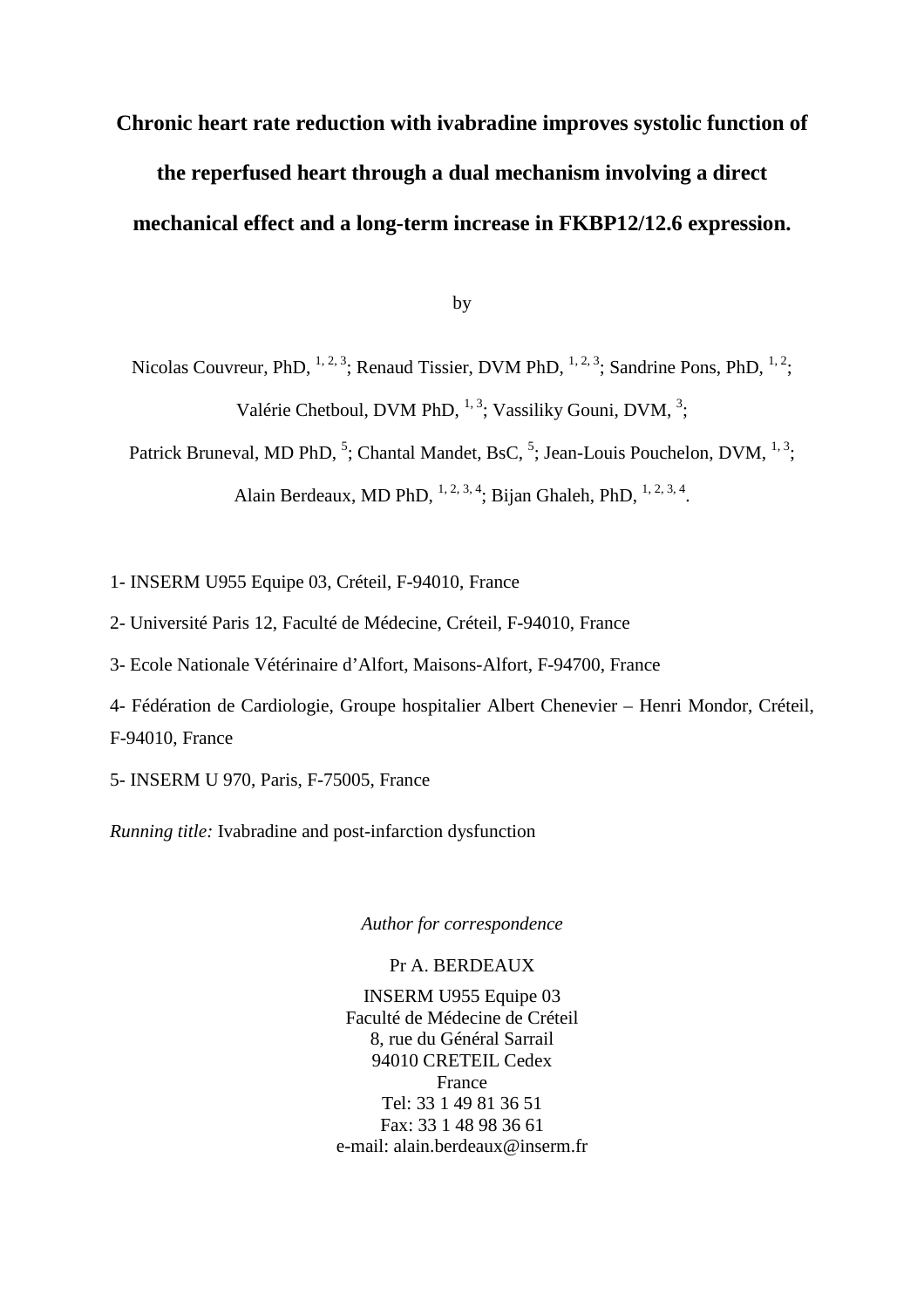#### **ABSTRACT**

*Aims*: To investigate the adaptations of left ventricular function and calcium handling to chronic heart rate reduction with ivabradine in the reperfused heart.

*Methods and Results*: Rabbits underwent 20-min coronary artery occlusion followed by 3 weeks of reperfusion. Throughout reperfusion, rabbits received ivabradine (10 mg/kg/day) or vehicle (Control). Ivabradine reduced heart rate by about 20% and improved both ejection fraction (+35%) and systolic displacement (+26%) after 3 weeks of treatment. Interestingly, this was associated with a 2-fold increase expression of FKBP12/12.6. There was no difference in the expressions of phospholamban, SERCA2a, calsequestrin, ryanodine, phospho-ryanodine and  $Na^{2+}/Ca^{2+}$  exchanger in the two groups. Infarct scar and vascular density were similar in both groups. Administration of a single intravenous bolus of ivabradine (1 mg/kg) in control rabbits at 3 weeks of reperfusion also significantly improved acutely ejection fraction and systolic displacement.

*Conclusion*: Chronic heart rate reduction protects the myocardium against ventricular dysfunction induced by myocardial ischaemia followed by 3 weeks of reperfusion. Beyond pure heart rate reduction, ivabradine improves global and regional systolic function of the reperfused heart through a dual mechanism involving a direct mechanical effect and a longterm adaptation in calcium handling, as supported by the increase in FKBP12/12.6 expression.

**KEYWORDS:** Left ventricular dysfunction; infarction; calcium handling; chronic heart rate reduction; I*f*- channel; ivabradine.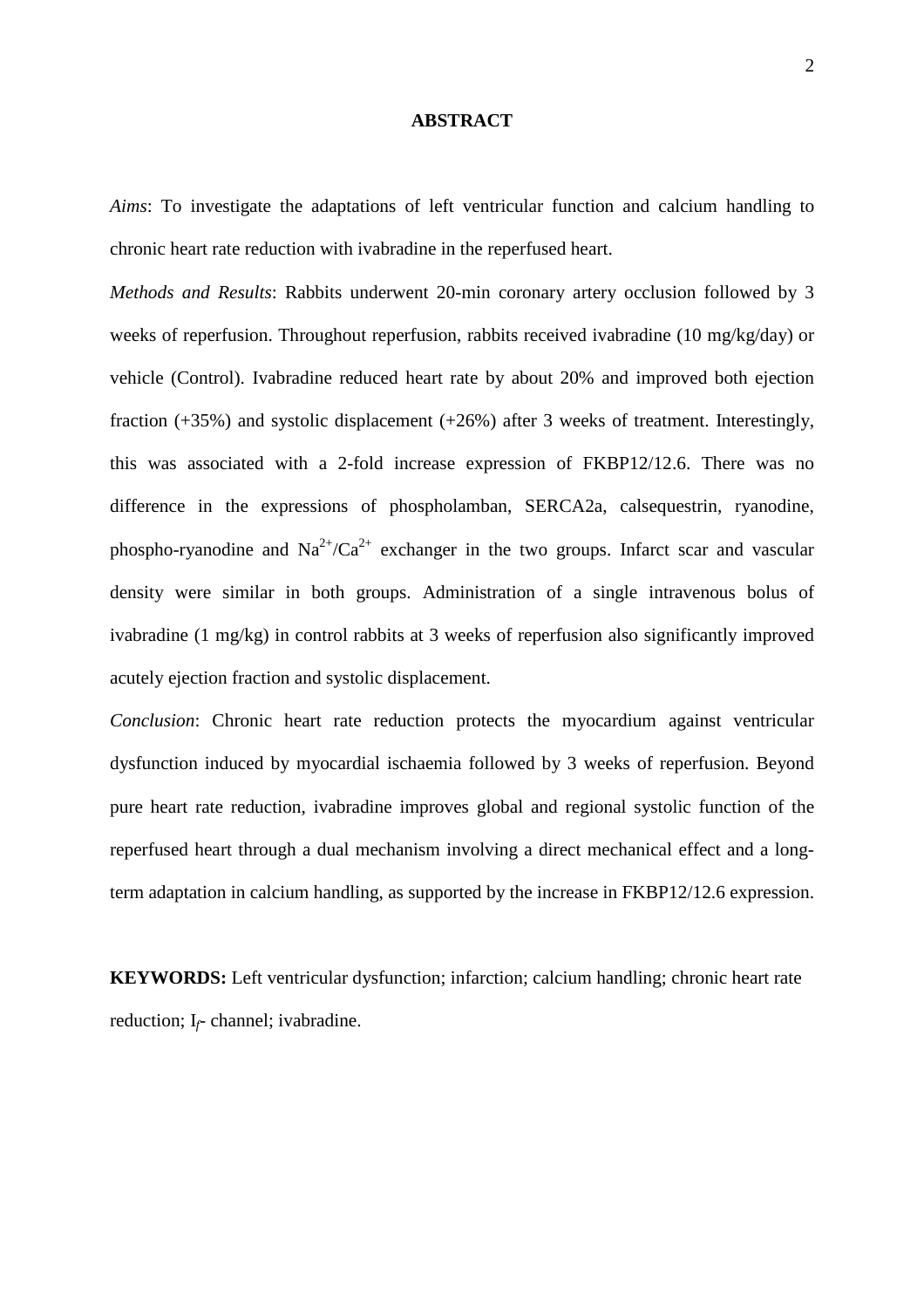#### **INTRODUCTION**

Inhibition of the cardiac pacemaker  $I_f$  current by ivabradine induces pure heart rate reduction, exerts anti-ischaemic properties and protects against myocardial stunning and infarction  $1-5$ . Several experimental studies have also demonstrated that chronic treatment with ivabradine improves global left ventricular (LV) function and reduces cardiac collagen accumulation in rats with congestive heart failure induced by permanent coronary artery ligation  $6, 7, 8, 9$ . One possible mechanism is a direct Frank-Starling mechanical effect secondary to an increase in end-diastolic volume with heart rate reduction, as suggested by previous results observed during myocardial stunning  $3, 10$ . An improvement in both calcium transient amplitude and SERCA function could also explain the beneficial effects of ivabradine on left ventricular dysfunction after permanent coronary artery ligation  $11$ . However, the mechanism for this improvement in left ventricular function remains to be determined. Indeed, there is a paucity of results concerning the effects of chronic pure heart rate reduction on calcium handling and especially FKBP12/12.6 expression. This is of importance as FKBP12/12.6 modulates cardiac excitation-contraction coupling through its binding to the ryanodine receptor RyR2<sup>12, 13</sup> and mediates coupled gating observed in RyR2 channel clusters  $14$ . This prevents calcium leak from the sarcoplasmic reticulum, thereby ultimately increasing contractility  $12, 13$ . Finally, it is important to emphasize that these longterm beneficial effects of ivabradine on post-infarction LV dysfunction have been investigated only in models of permanent coronary ligation, *i.e.*, in the absence of coronary artery reperfusion  $6-9$ , 11. Such models do not properly reflect the clinical situation as to date, most of patients with acute myocardial infarction undergo coronary revascularization with angioplasty, thrombolysis surgery or spontaneous recanalization, *i.e.*, they are exposed to LV dysfunction and remodelling resulting from both a loss of contractile tissue and altered salvaged territory.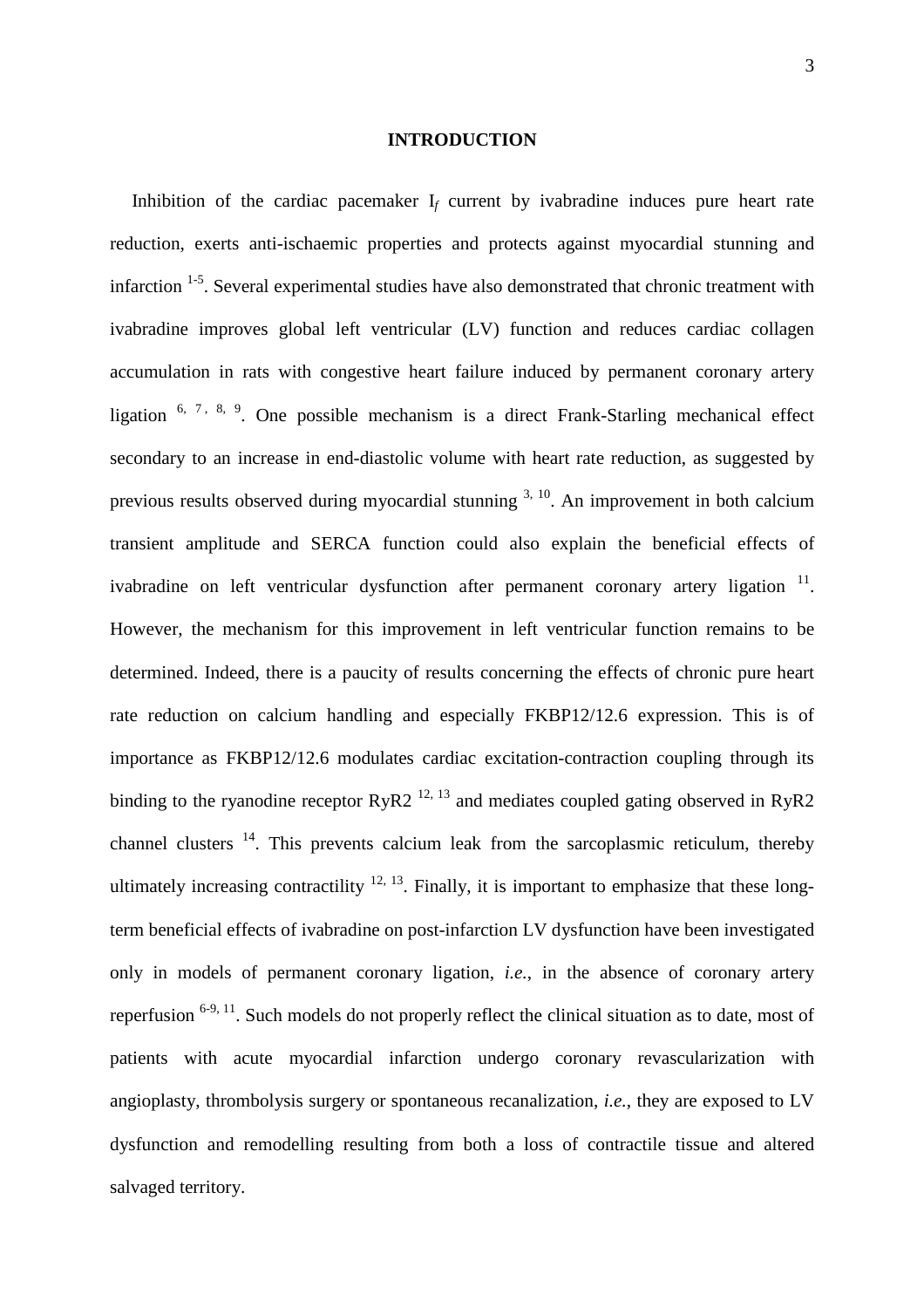The aim of the present study was thus to investigate for the first time the effects of chronic heart rate reduction in rabbits undergoing coronary artery occlusion followed by 3 weeks of reperfusion, *i.e.*, a clinically relevant experimental model of post-infarction. We evaluated global and regional LV systolic functions and remodelling in the post-infarction period in the presence or absence of continuous administration of ivabradine. Changes in the proteins involved in calcium handling, including the ryanodine channel (RyR2), SERCA2a, Na<sup>+</sup>/Ca<sup>2+</sup> exchanger (NCX1), calsequestrin as well as modulatory proteins, such as FKBP12/12.6 and phospholamban, were also investigated. Among these, FKBP12/12.6 is of particular importance as its deficiency participates in heart failure  $15$  whereas its overexpression increases calcium transient amplitude and cell shortening  $^{13, 16}$ .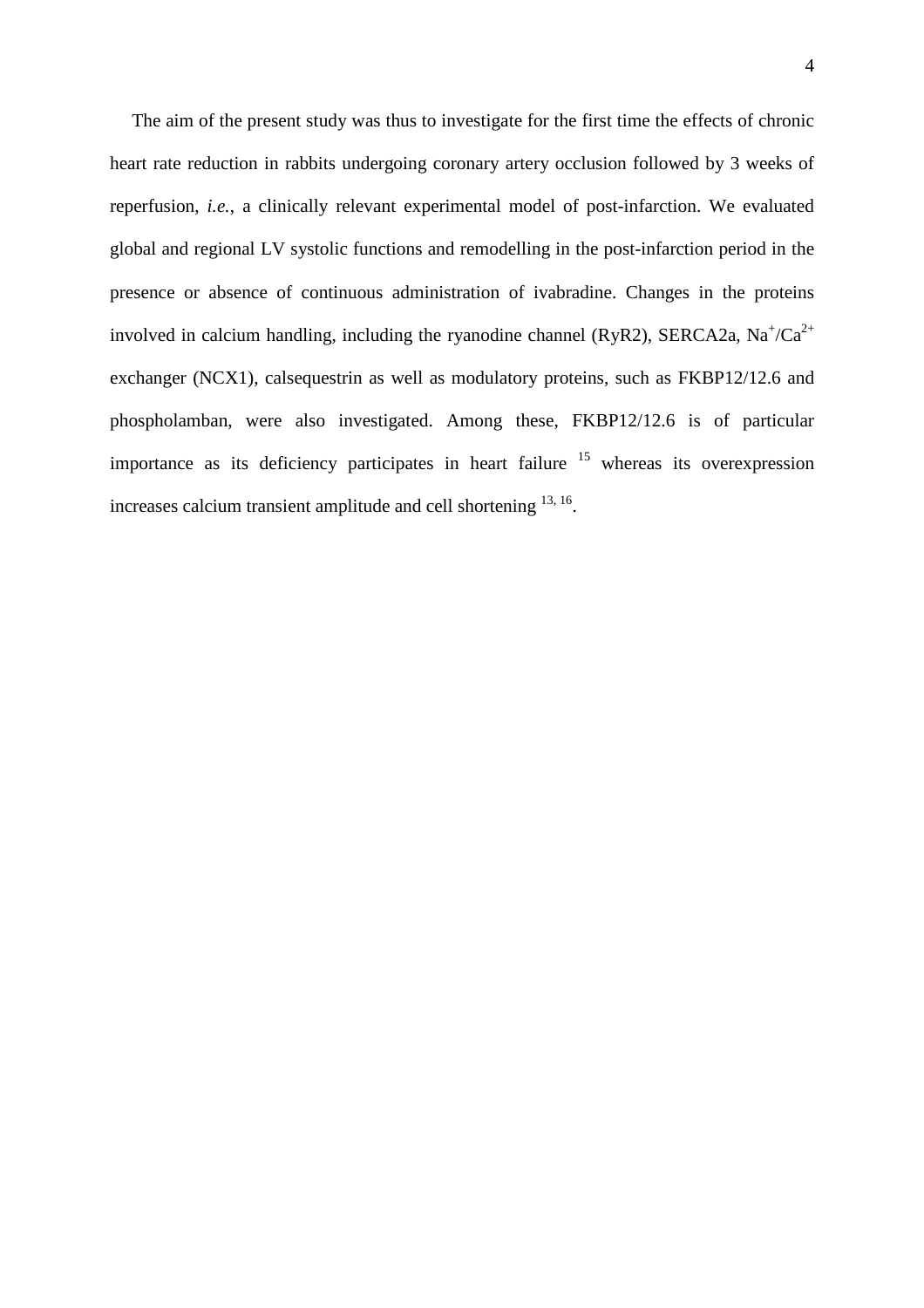#### **METHODS**

The animal instrumentation and the ensuing experiments were conducted in accordance with French official regulations. All experiments were performed in male New Zealand rabbits (3.0-3.5 kg).

#### *Protocol*

As illustrated in figure 1, rabbits were randomly divided into Control and Ivabradine groups receiving saline and ivabradine (10 mg/kg/day during 21 days), respectively.

Rabbits were anesthetized using zolazepam and tiletamine (20-30 mg/kg each, IV) and then intubated and mechanically ventilated. Anesthesia was maintained by pentobarbital (20- 30 mg/kg iv). An external electrocardiogram was recorded. A left thoracotomy was performed under sterile conditions and the pericardium was opened. A 3/0 polypropylene suture was passed beneath a major branch of the left coronary artery. The ends of the ligature were passed through a short segment of propylene tubing to form a snare and coronary artery occlusion (CAO) was induced by pulling the snare through the tubing for 20 min. Reperfusion was subsequently induced by releasing the snare and the chest was then closed in layers. Osmotic pumps (Alzet 2ML4, Durect, Cupertino, CA, USA) were then subcutaneously implanted in order to deliver either saline or ivabradine. Antibiotic (spiramycin, 30 mg/kg/day IM) and analgesics (flunixin meglumine, 1 mg/kg/12h IM; buprenorphine, 0.02 mg/kg/12h SC) were given for 5 and 2 consecutive days following surgery, respectively. Rabbits were submitted to regular echocardiographic evaluations at baseline (1 week before surgery) as well as at days 3, 7, 14 and 21 of reperfusion.

In order to distinguish between the effects of acute heart rate reduction as opposed to those observed during chronic ivabradine administration, all rabbits in the control group received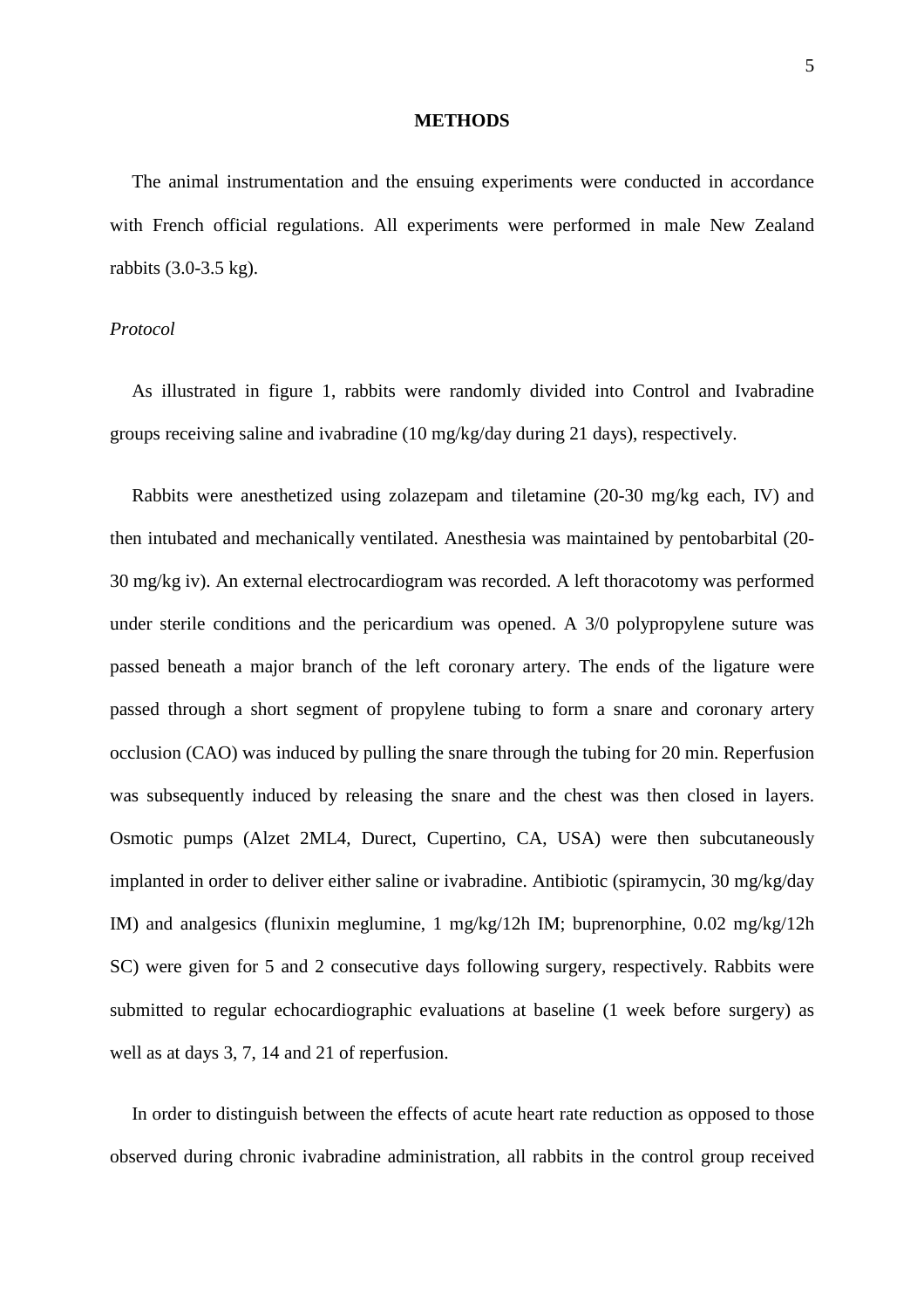ivabradine at day 21 as a single bolus (1 mg/kg IV). Echocardiographic recordings were performed before and 30 min after this acute administration of ivabradine.

#### *Echocardiography*

During each echocardiographic evaluation, rabbits were sedated with diazepam (2-4 mg/kg IP) and a standard transthoracic echocardiography was performed using an ultrasonographic unit instrumented with a 6-12 MHz phased-array transducer Vivid 7 (General Electric Medical System, Waukesha, WI, USA). Ventricular measurements were obtained in the right parasternal location (short-axis view) using a 2D–guided M-mode. Systolic and diastolic LV areas were evaluated and LV volume was estimated using the Simpson approximation. Ejection fraction was calculated and expressed as a percentage. End-systole and end-diastole were determined using ECG as the end of the T wave and the onset of the QRS, respectively.

Using the same ultrasonographic unit, 2D colour tissue Doppler imaging was performed in radial motion with right parasternal ventricular short-axis views. Receiving gain of the grey scale was set to optimize clarity of the endocardial and epicardial boundaries of the left ventricular free wall during each examination. Real-time colour Doppler images were superimposed on the grey scale at frame rate  $\geq 200$  frames/s. Doppler receiving gain was adjusted to maintain optimal colour of the myocardium. The systolic displacement of the LV free wall was calculated using tissue tracking imaging, *i.e.*, by integration of the velocity signal according to the time. It should be acknowledged that our preliminary experiments demonstrated that the signal-to-noise ratio of strain and strain rate imaging was poor and it did not allow accurate assessment of the regional function compared with tissue tracking.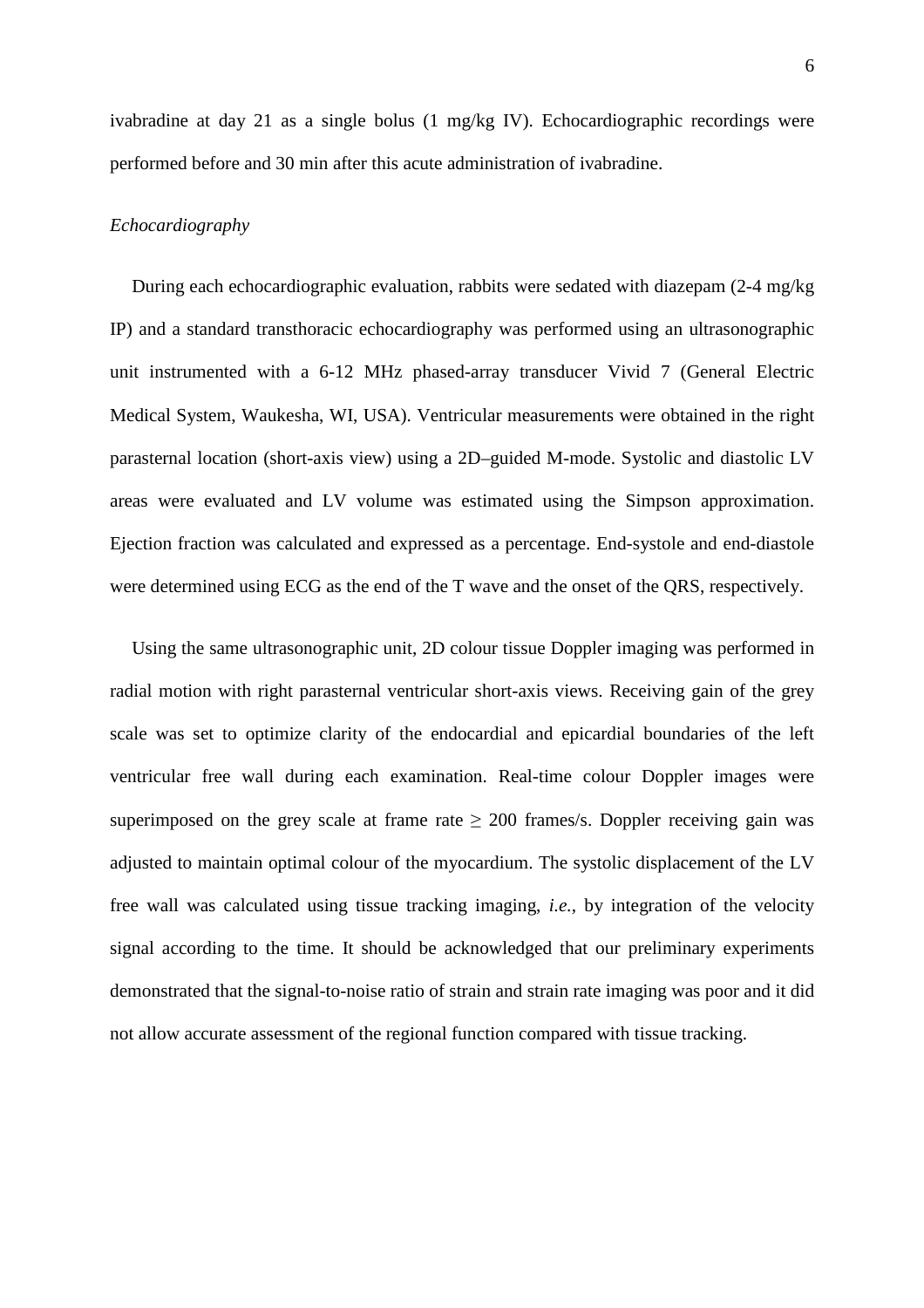#### *Measurement of risk area and infarct size*

The hearts were collected after 3 weeks of reperfusion. The ascending aorta was cannulated and perfused retrogradely with Alcyan blue (1%) after ligation of the previously occluded artery. The left ventricle was cut into 6 to 8 slices which were weighed and incubated with 1% triphenyltetrazolium chloride (TTC, Sigma, Poole, U.K.) in a pH 7.4 buffer at 37°C. Slices were fixed in 10% formaldehyde and then photographed with a digital camera mounted on a stereomicroscope. The area at risk and the infarcted zones were quantified using a computerized planimetric program (Image J-1.37, National Institute of Health, Bethesda, ML, USA). The area at risk was identified as the non-blue region and was expressed as a percentage of the LV weight. Infarcted area was identified as the TTC-negative tissue and was expressed as a percentage of the area at risk.

#### *Histology and immunohistochemistry*

Slices from the middle part of the heart were fixed in formalin and embedded in paraffin for histology and immunohistochemistry. Histological abnormalities were investigated using hematoxylin-eosin-saffron (HES) as previously described  $17, 18$ . The size of infarct scar was also assessed on scanned HES sections using a scanner (Tribvn, Chatillon, France) and Image J program. Anti-CD31 monoclonal antibody (Dako, Trappes, France) was used as an endothelial cell marker in order to identify microcirculatory network. Capillary density was evaluated in the border zone surrounding infarct scar as well as in the myocardium that did not undergo the initial coronary artery occlusion. In each territory, 10 fields were analyzed at X20 magnification: the number of CD-31 labeled capillary sections was counted in each field. Sirius red staining was also performed and used to quantify the interstitial fibrosis that was quantified in the border zone surrounding infarct scar and expressed as a percentage of the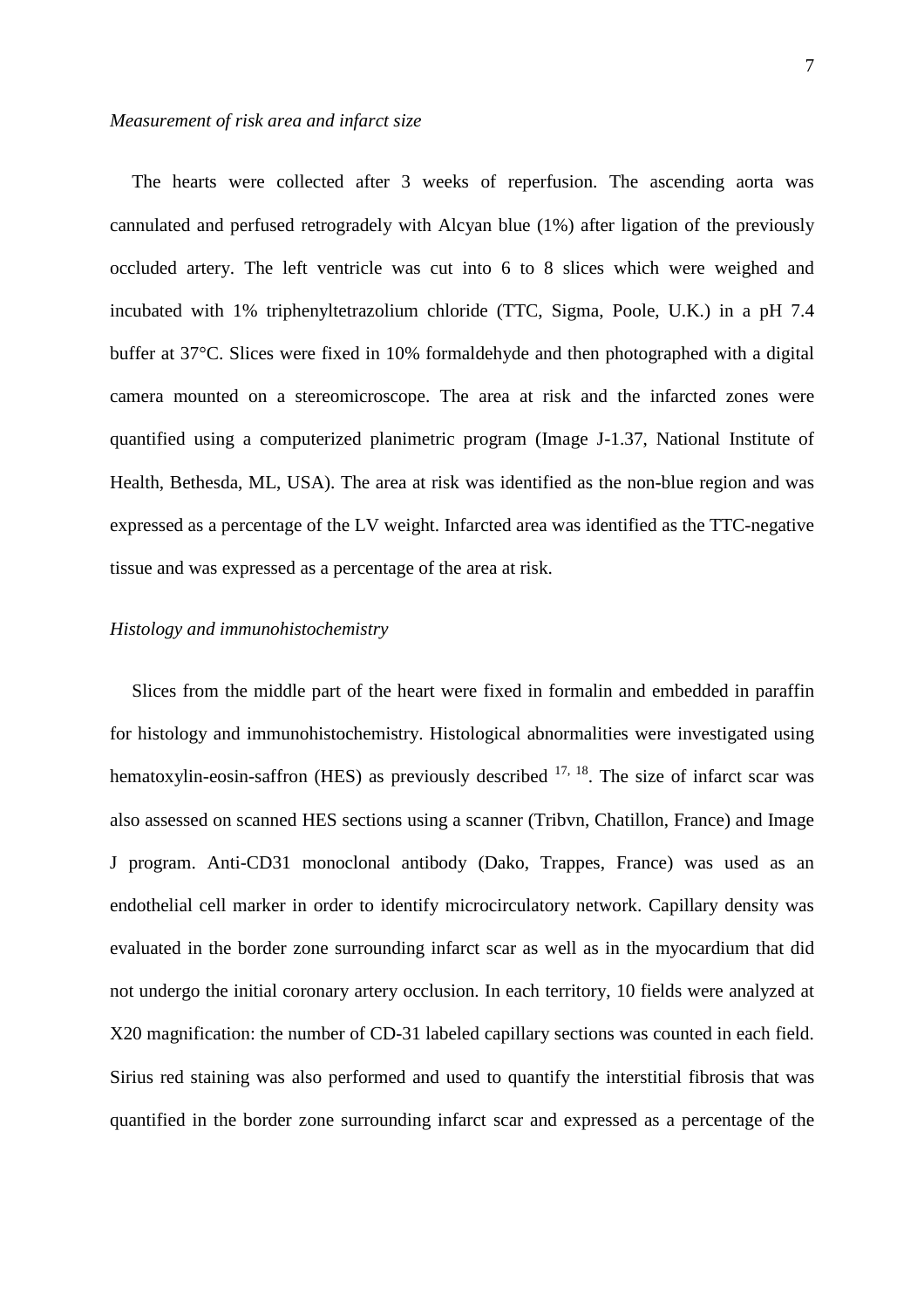field area (10 fields analyzed at X20 magnification): the interstitial fibrosis was measured with image analysis using NIS Elements program (Nikon, Champigny, France).

#### *Western Blots*

A second set of rabbits, *i.e.*, 5 control and 4 ivabradine rabbits underwent 20-min coronary artery occlusion followed by 21 days of reperfusion in order to investigate calcium handling. Finally, a third set of animals was investigated, *i.e.*, 4 SHAM-operated and 4 other control rabbits. Myocardial samples were homogenized in ice-cold buffer containing 50mM Tris-HCl (pH 7.4 at 4°C), 150mM NaCl, 1mM EDTA, 5µL/mL protease inhibitor cocktail, 1 mM sodium orthovanadate, 5 mM sodium fluoride and 1 mM sodium Na<sub>2</sub>β-glycerol phosphate (all from Sigma, L'Isle d'Abeau Chesnes, France) and centrifuged (40,000g for 30 min at 4°C). The protein concentration was determined using a BCA Protein Assay Kit (Pierce, Rockford, IL, USA). Proteins were separated on SDS-polyacrylamide gels and transferred to PVDF membrane (Millipore, Bedford, MA, USA). After blocking with 5% nonfat dry milk in Trisbuffered saline containing 0.1% Tween-20 (TBS-T), membranes were incubated for 1h at room temperature with primary antibodies against cardiac ryanodine receptor (RyR2), FKBP 12/12.6*,* calsequestrin, SERCA 2a, phospholamban (all from Affinity Bioreagents, Golden, CO, USA), phosphorylated cardiac ryanodine receptor (P-RyR2) (Badrilla, Leeds, UK) or  $Na^{2+}/Ca^{2+}$  exchanger (NCX1) (1/1000, Abcam, Cambridge, UK). The membranes were then washed three times with TBS-T for 10 min and subsequently incubated for 1h with the appropriate secondary antibody conjugated to horseradish peroxidase (Santa Cruz Biotechnology, CA, USA). Bands were visualized with chemiluminescence (ECL Western Blotting Substrate, Pierce, IL, USA), scanned and quantified in a blinded manner using gel analysis software (Image J-1.37, National Institute of Health, Bethesda, MD, USA). Calsequestrin was used as standard for controlling equal loading.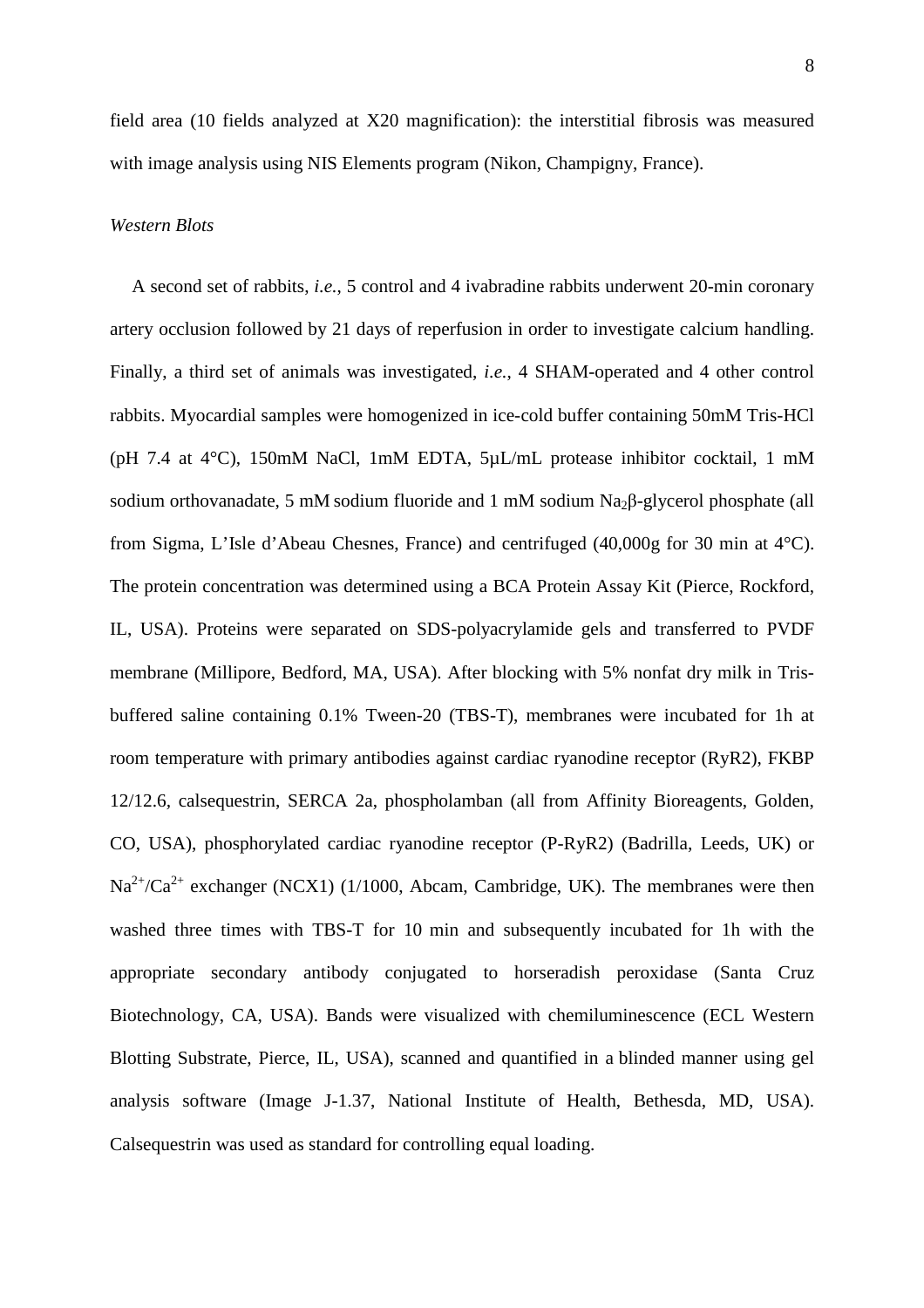All data were expressed as mean  $\pm$  SEM. Statistical analysis was performed using animals that successfully underwent the whole protocol. Heart rate and echocardiographic parameters were compared at baseline using an unpaired Student *t* test. Data collected during reperfusion (day 3 to day 21) were analysed using two-way ANOVA for repeated measures (repeated times nested in treatments) with treatment effect, time effect and time\*treatment interaction. Individual comparisons were performed using an unpaired Student *t* test. Values at day 21 in the control group were also compared before and after the IV bolus of ivabradine using a paired Student *t* test. Western blot results were analysed using a Mann-Whitney test. Differences were considered significant for *P*≤0.05 and the tests were two-sided. Statistical analyses were performed using Statview 5.0 (Abacus Concepts, Berkeley, CA, USA).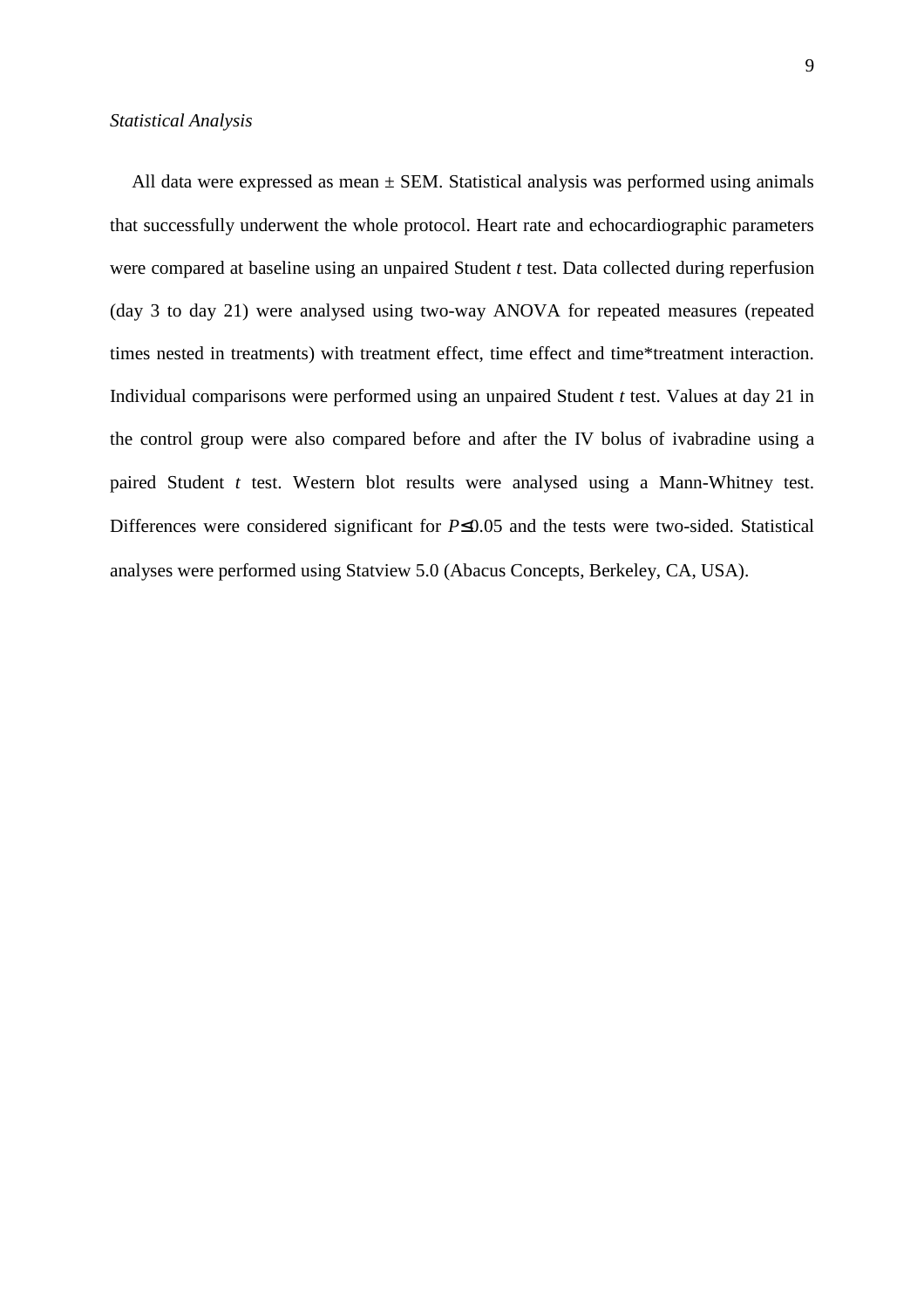#### **RESULTS**

Out of the 26 rabbits that underwent to the initial surgery, 22 survived coronary artery occlusion and the first hours of reperfusion. Another 5 rabbits (4 Control and 1 Ivabradine) died at days 2, 7, 14, 15 and 20 following surgery. There were therefore 9 and 8 rabbits in the control and ivabradine groups, respectively.

#### *Heart rate*

Heart rate was similar between Control and Ivabradine at baseline but was significantly decreased throughout reperfusion in Ivabradine as compared to Control (-20%, -12%, -18% and -20%, at days 3, 7, 14 and 21, respectively) (Table 1).

In Control, bolus administration of ivabradine at day 21 also induced a significant decrease in heart rate  $(-24\pm2\%)$ .

#### *Left ventricular function*

As shown in Table 1, the reperfusion period was associated with a LV dilatation as shown by the progressive increases in LV diastolic volumes in Control. Heart rate reduction with ivabradine induced significant increases in LV diastolic volumes and also improved LV systolic volumes. As a result (Figure 2), ejection fraction was preserved in Ivabradine with significantly greater values as compared to Control (*e.g.*, a 35% increase at day 21). Similarly, regional function assessed by systolic displacement was increased in ivabradine as compared to Control (*e.g.*, by 26% at Day 21) (Figure 2).

As shown in Figure 3, single bolus administration of ivabradine in Control at day 21 also induced a significant increase in ejection fraction  $(+26\pm7\%)$  along with an improved systolic displacement.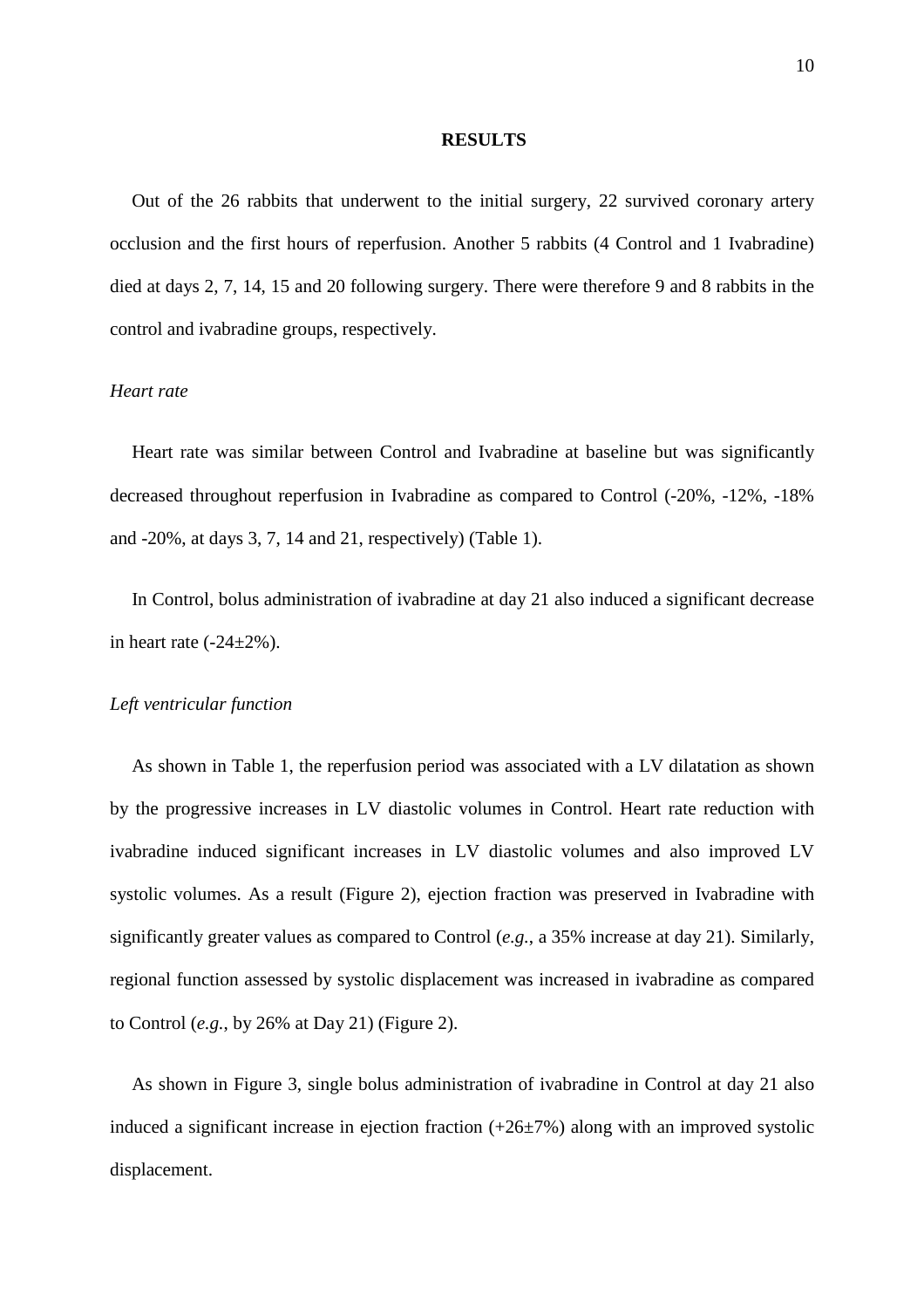There was no significant difference in calsequestrin, NCX1, RyR2, P-RyR2, SERCA2a and phospholamban between Ivabradine  $(n=4)$  and Control  $(n=5)$  (Figure 4). Interestingly as illustrated in Figure 5, FKBP12/12.6 was increased by 96% in Ivabradine as compared to Control.

In the third set of investigated animals, the comparison between SHAM (n=4) and Control (n=4) revealed significant decreases in RyR2 (1.1±0.1 *vs* 0.4±0.1, respectively) and SERCA2a (0.8±0.1 *vs* 0.5±0.1) and increase in NCX1 (1.4±0.1 *vs* 1.6±0.1). Calsequestrin, phospholamban and FKBP12/12.6 remained similar between the 2 groups (15760±555 *vs* 17058±1321 Arbitrary Units, 1.2±0.2 *vs* 1.0±0.1 and 1.0±0.1 *vs* 0.9±0.1, respectively).

#### *Macroscopic pathology and histology*

Analyses were performed in all animals that completed the whole protocol (9 Control and 8 ivabradine). LV weights, area at risks and infarct sizes were similar in Control and Ivabradine (6.6±0.4 *vs* 6.7±0.4g, 29±2 *vs* 29±3% and 25±3 *vs* 28±5%, respectively). Histology also revealed similar infarct scar sizes in Control and Ivabradine.

Concerning fibrosis (Figure 6), Sirius red staining of histological left ventricular slices did not reveal interstitial fibrosis in the remote non ischaemic zone in either group. However, a huge interstitial fibrosis was observed in the peri-infarction border zone with a similar extent in both groups (12.9±2.3 and 9.5±2.6% of the microscopic fields' area in Ivabradine and Control).

Microvascular labelling using CD31 immunohistochemistry revealed a dramatic decrease in the microvessel density in the peri-infarction zone *vs* remote non ischaemic myocardium in both groups. Microvessel densities were similar in the two groups. They averaged 366±33 and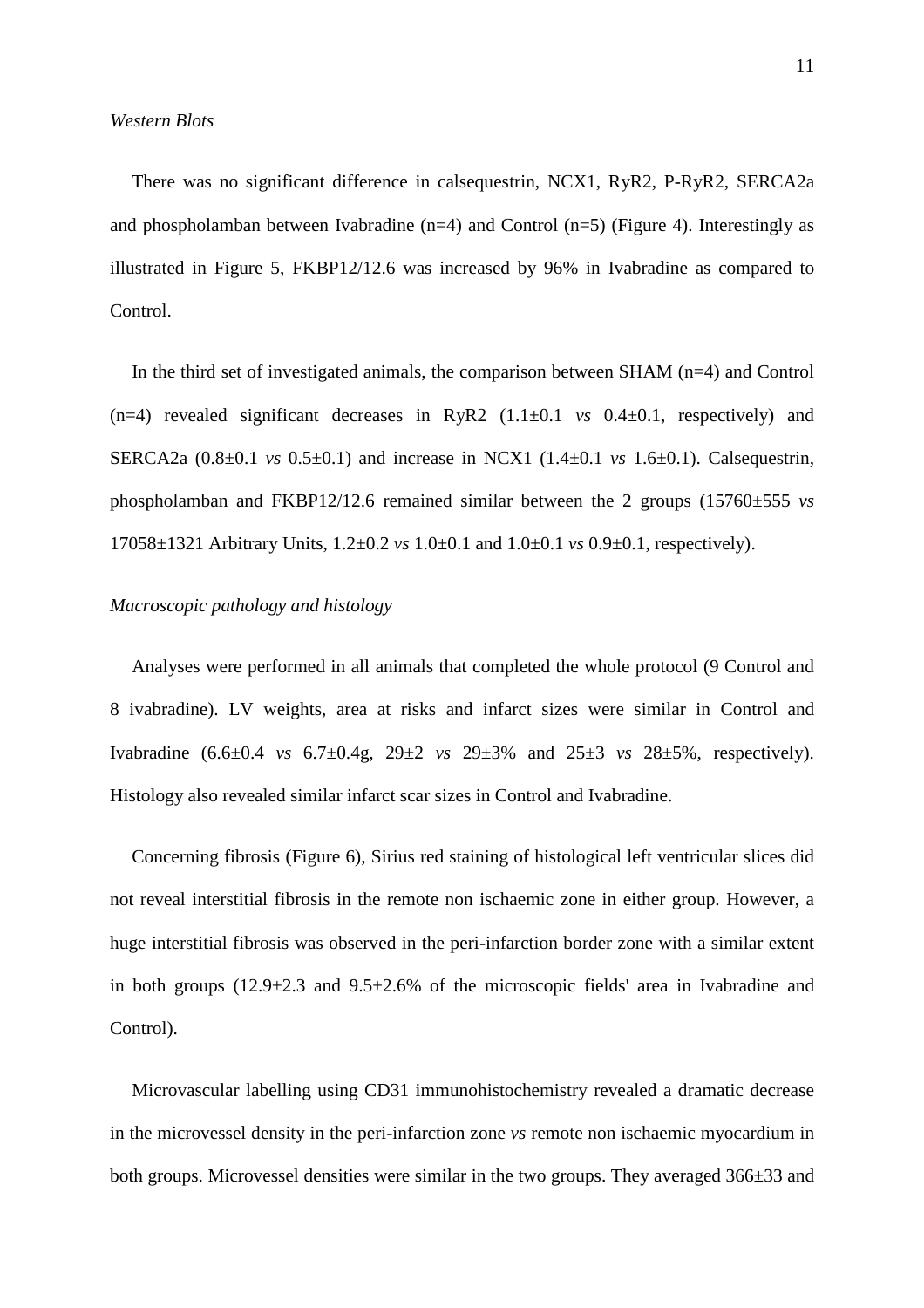302 $\pm$ 30 vessels/ $\mu$ m<sup>2</sup> in the peri-infarction territory *vs* 1021 $\pm$ 36 and 944 $\pm$ 41 vessels/mm<sup>2</sup> in the remote non ischaemic territory in Control and Ivabradine, respectively.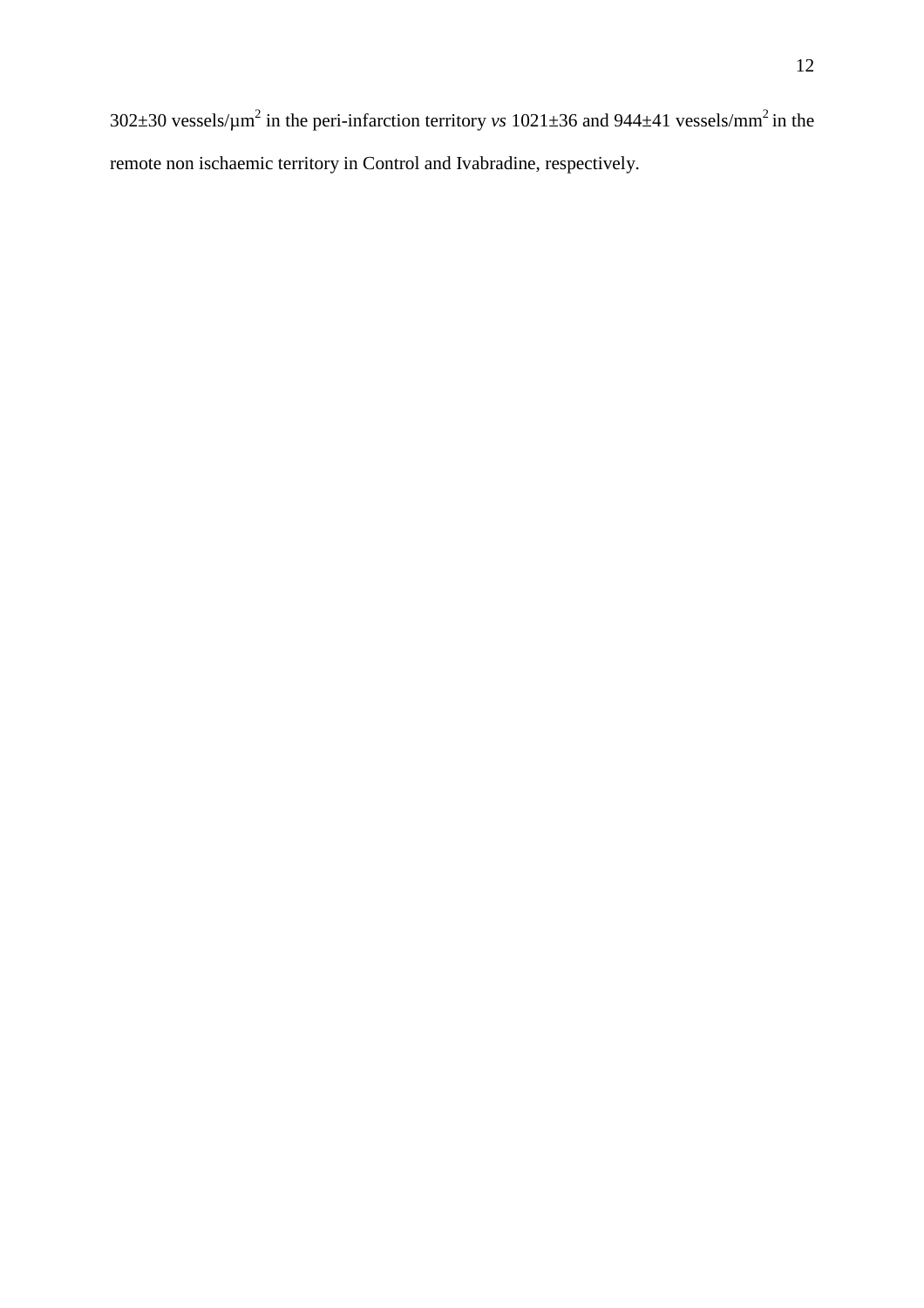#### **DISCUSSION**

The present study provides new informations on the beneficial effects of chronic pure heart rate reduction in the post-infarcted and reperfused myocardium. Our results show that ivabradine-induced heart rate reduction protects against LV dysfunction following myocardial infarction and reperfusion through two potential mechanisms: 1) a pure mechanical effect as demonstrated by the functional consequences of acute administration of ivabradine in the control group and 2) a chronic adaptation of calcium handling in the myocardium as supported by an increase in FKBP12/12.6 expression, which is known to be deficient in failing hearts  $15$ .

The functional results obtained in this study cannot be superimposed on those of previous investigations of ivabradine in a post-infarction situation  $6-9$ ,  $11$ . Indeed, these reports involve experimental models of permanent coronary artery ligation which induces profound ventricular remodelling associated with the development of congestive heart failure. In the context of LV dysfunction that occurs after myocardial infarction, we believe that our experimental setting is more clinically relevant because the ischaemic area was reperfused. In our rabbit model of ischaemia-reperfusion, systolic dysfunction and ventricular dilation were related to an infarct scar size averaging 7% of the left ventricle, *i.e.*, dramatically smaller than that observed in models of permanent coronary artery ligation (~40% of the left ventricle in rats)  $6, 7$ . We did not observe any histological evidence of myocardial remodelling in the remote territory not submitted to ischaemia, which means that our model can not be considered as a classical global deleterious remodelling and that our results cannot be superimposed on previous results obtained using ivabradine in congestive heart failure following permanent coronary artery ligation  $6, 7$ . Finally our model leads to a mixed region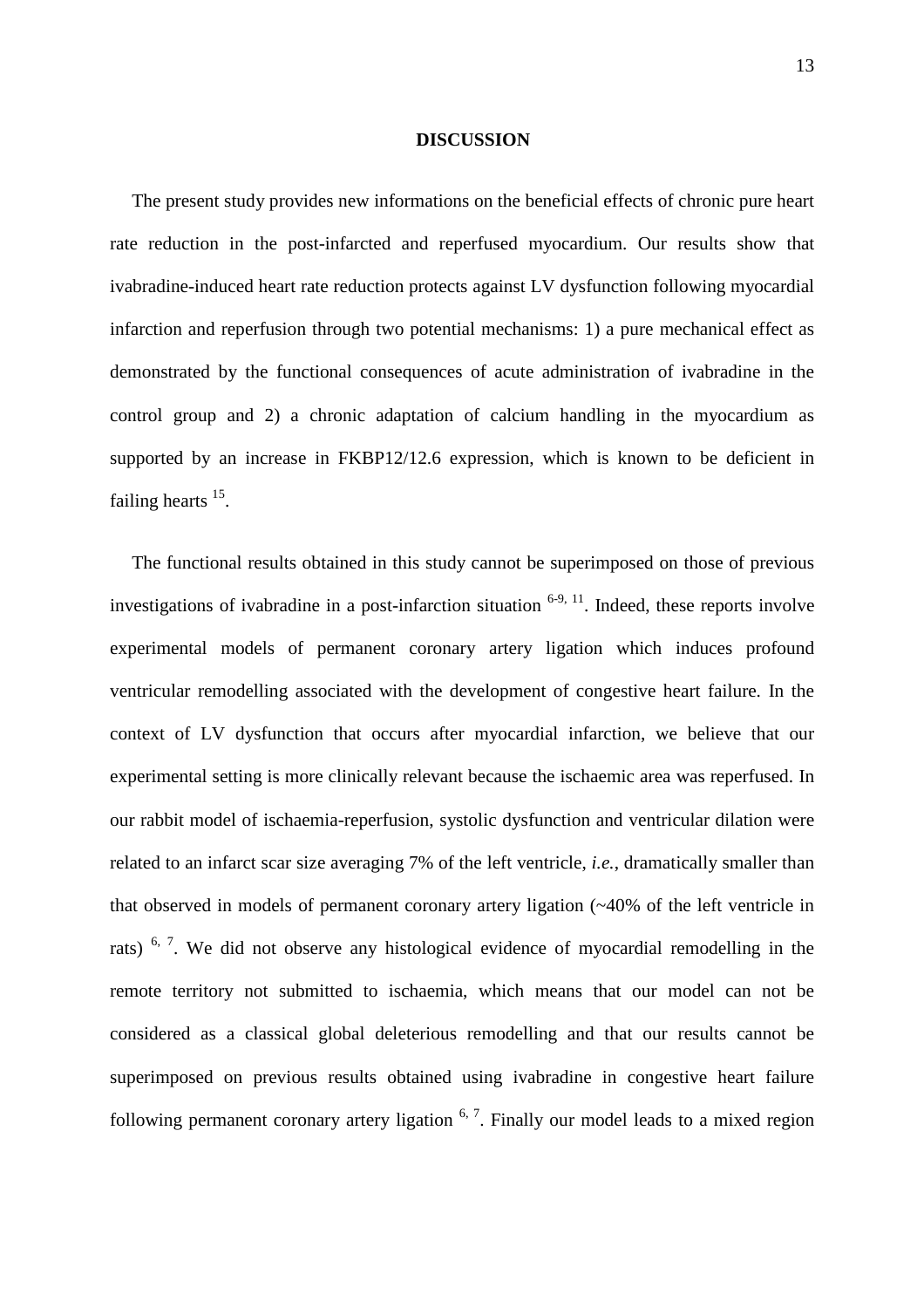containing both infarcted and salvaged tissues. Importantly, it also allows investigation of the regional function of the reperfused area.

The observed LV dysfunction could result from myocardial stunning of the salvaged areas with reperfusion, the loss of contractile tissue resulting from infarction and ventricular remodeling. We did not specifically investigate this issue but several aspects could be discussed. Firstly, infarction affected only a small part of the left ventricle (7%) and therefore the direct loss of contractile tissue secondary to necrosis did not induce *per se* a dramatic decrease in ejection fraction. Secondly, the contribution of LV remodeling could be suggested from the progressive deterioration in ejection fraction of control rabbits that was prevented by chronic administration of ivabradine. Finally, the analysis of systolic displacement within the area at risk clearly revealed myocardial stunning as a progressive return to baseline occurred in control animals. In agreement with our previous results  $3$ , it is reasonable to conclude that ivabradine reduced myocardial stunning in the present study.

In the present study, chronic administration of ivabradine significantly decreased heart rate by an average of 18 %, *i.e.*, similar to that reported in previous studies performed in rats  $^7$ , dogs  $3, 19$  and pigs  $4$ . This effect was constant over the 3 weeks of reperfusion. In these conditions, heart rate reduction preserved ejection fraction as opposed to its progressive alteration observed in Control. These beneficial effects were not related to differences in infarct sizes as a similar amount of myocardial damage was observed in the two groups. This is in apparent contradiction with a previous investigation  $4$  demonstrating a significant reduction in infarct size with ivabradine. However it must be emphasized that those authors administered ivabradine before ischaemia whereas its administration was started only after reperfusion in the present study, thus avoiding the infarct-limiting effect of ivabradine  $4$ . Furthermore, no significant difference in the size of the area at risk was observed between the two groups of rabbits. It should also be stressed that the improvement in LV function cannot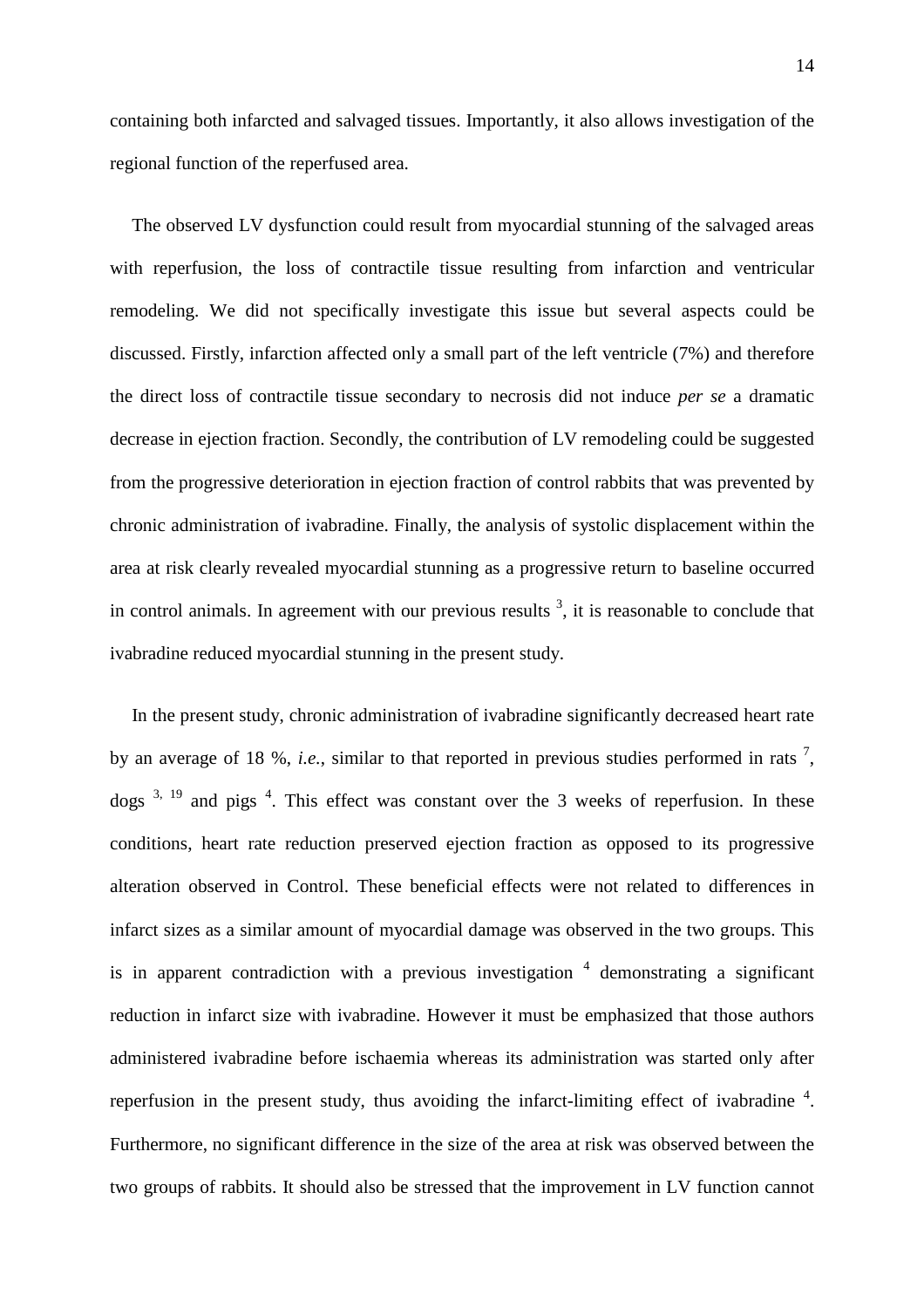be the consequence of a reduction in fibrosis or an increase in capillary density with ivabradine, as opposed to previous results described in models of heart failure with permanent coronary artery ligation  $7, 9$ . This apparent discrepancy is most likely the consequence of differences in experimental models, *i.e.*, a reperfused *vs* a ligated territory. A longer period of follow-up over several months as opposed to the 3 weeks of reperfusion in our study might be necessary to reveal such differences.

The beneficial effects of ivabradine on post-infarction systolic function can be explained by two mechanisms. The single bolus administration performed at day 21 of reperfusion in control animals induced a significant increase in systolic displacement and ejection fraction. This suggests that heart rate reduction also improves global and regional systolic function through a direct and acute mechanical effect. This observation is in accordance with previous reports demonstrating that acute heart rate reduction with ivabradine improves systolic wall thickening and reduces post-systolic motion in the stunned myocardium  $3, 10$ . Improved left ventricular filling, a Frank-Starling mechanism associated with a greater diastolic coronary perfusion, is certainly involved in this direct effect.

The second and novel mechanism is related to a chronic change in calcium handling. In our experimental conditions, expressions of SERCA2a and RyR2 were significantly reduced in control as compared to SHAM rabbits and that of NCX1 was increased, without any change in FKBP12/12.6, calsequestrin or phospholamban. Administration of ivabradine did not change the expression of NCX1, RyR2 and its phosphorylated form, SERCA2a, phospholamban or calsequestrin as compared to Control at 3 weeks of reperfusion. However, the important observation is that the expression of FKBP12/12.6 was doubled by chronic administration of ivabradine. Such increase was not only a return to baseline values but rather a significant increase in expression which went beyond normal levels. Although it was not directly demonstrated, it is reasonable to speculate that the increase in FKBP12/12.6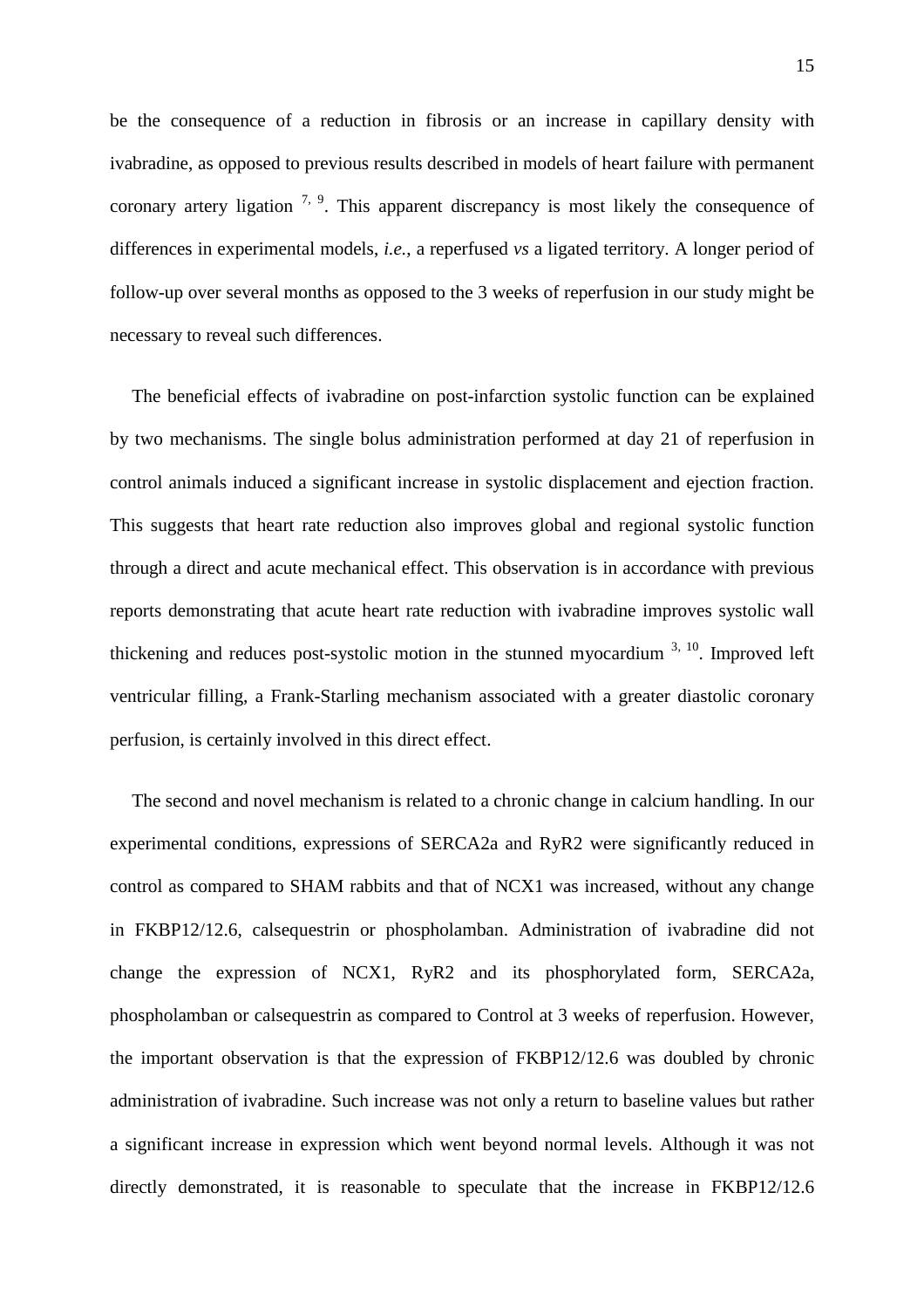expression observed in the present study participates to the improvement in global and regional cardiac function induced by chronic administration of ivabradine. Indeed in the heart, FKBP12/12.6 modulates cardiac excitation-contraction coupling through its binding to RyR2  $12, 13$ . It mediates coupled gating of RyR2 channel clusters  $14$  and prevents calcium leak from the sarcoplasmic reticulum, thereby ultimately increasing contractility  $^{12, 13}$ . Interestingly, FKBP12/12.6 deficiency has been shown to participate in heart failure  $^{15}$  and arrhythmias  $^{20}$ . Conversely, overexpression of FKBP12 in rabbit cardiomyocytes using adenoviral-mediated gene transfer increases systolic calcium transient amplitude secondary to a higher degree of excitation-contraction coupling synchrony  $^{12}$ . A similar increase in FKBP12/12.6 expression has also been previously demonstrated with late preconditioning against myocardial stunning  $21$ . Interestingly and in particular relevance to our results, its overexpression increases calcium transient amplitude and cell shortening  $^{13, 16}$ , and can improve cardiac function in postmyocardial infarction in rats  $^{22}$ . To our knowledge, the present study is the first to describe an increase in FKBP12/12.6 with chronic heart rate reduction. This observation is particularly interesting in the context of the development of pharmacological agents that stabilize the RyR2-FKBP12/12.6 interaction and that are known to improve myocardial function, to inhibit calcium leak from the sarcoplasmic reticulum and to prevent arrhythmias  $20, 23$ .

Regarding the effects of ivabradine in the present study, one can conclude that part of its protective effects are directly related to heart rate reduction *per se*, as suggested by the improvement in LV function observed after the single bolus administration of ivabradine in the control group at 21 days of reperfusion. Similar acute changes have been previously reported in the stunned myocardium<sup>3</sup>. However, as we did not perform experimental studies in which heart rate was corrected with pacing, one cannot rule out the possibility of pleiotropic properties of ivabradine beyond pure heart rate reduction  $24$ . Indeed, a previous report has demonstrated in an established pig model of regional myocardial ischemia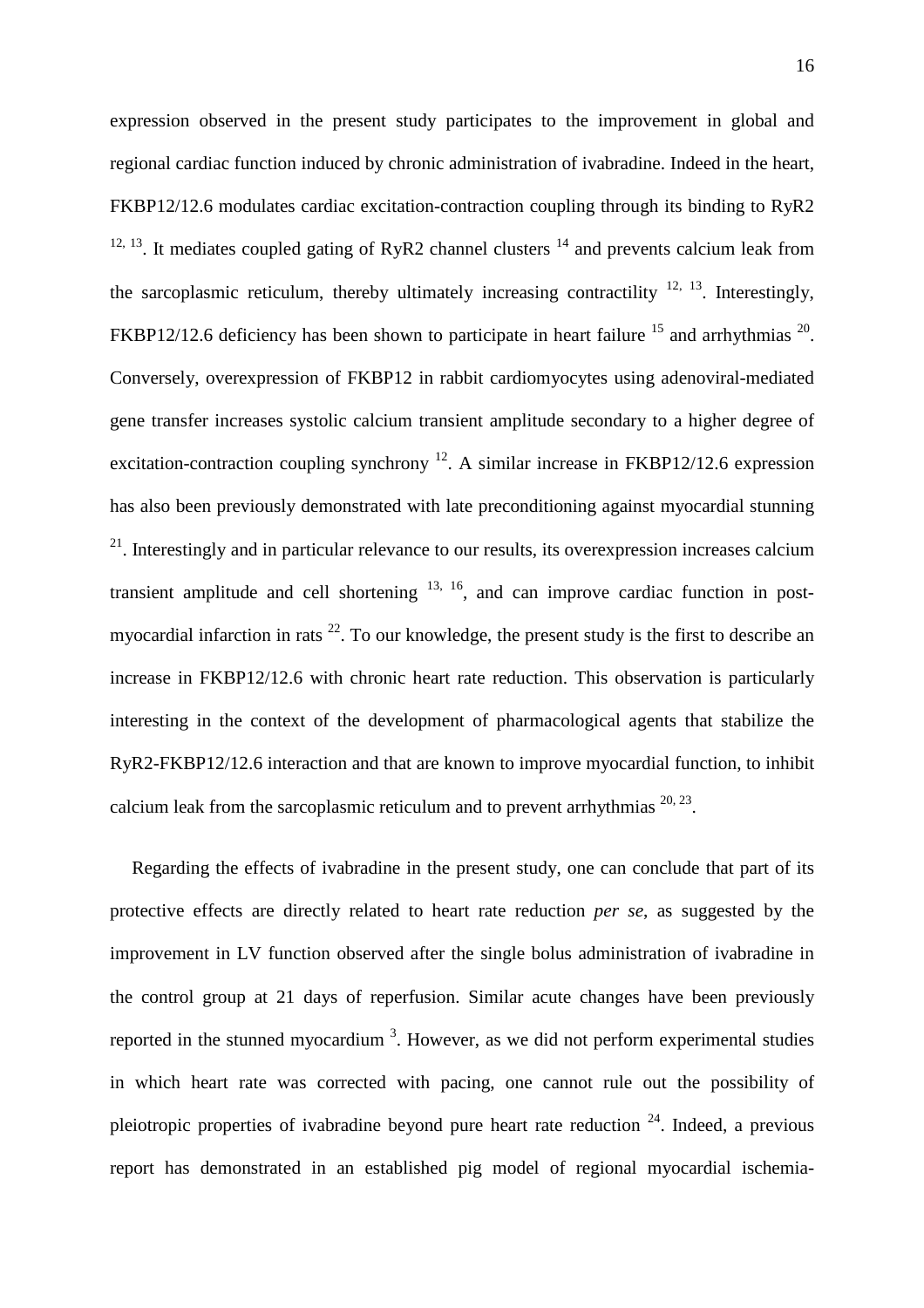reperfusion that the protective effects of ivabradine on myocardial infarction were only partially reversed by atrial pacing <sup>4</sup>. Interestingly during heart failure, If expression is increased in the ventricular myocytes during heart failure  $2<sup>5</sup>$ . Such channel can also contribute to calcium currents <sup>26</sup> and possibly to calcium overload. Therefore part of the observed beneficial effects of ivabradine could be exerted directly on the left ventricular myocardium.

These results may have general implications regarding heart rate reduction after myocardial infarction. It is reasonable to speculate that the effects observed in the present study could be generalized to other bradycardic agents, *i.e.*, mostly β-blockers. However, it should be noted that the potential pleiotropic effects would be restricted to I*f* channel blockers such as ivabradine or UL-FS 49<sup>27</sup>. However additional negative inotropic properties of βblockers might alter the consequences of heart rate reduction. As previously demonstrated during acute stunning, the negative inotropic of β-blockers effect might have deleterious effects on LV function<sup>3</sup>. In addition, β-blockers slow the rate of isovolumic relaxation and therefore, impede coronary blood flow whereas this effect is not observed with ivabradine  $^{28}$ , <sup>29</sup>. Importantly, β-blockade unmasks  $\alpha$ -adrenergic mediated coronary vasocontriction <sup>29</sup>. In contrast, ivabradine has no direct effect on coronary vasomotion: it does not unmask αadrenergic coronary vasoconstriction and also preserves endothelium-mediated vasodilation that is typically observed in large coronary arteries in response to increased shear stress  $<sup>1</sup>$ .</sup>

In conclusion, chronic heart rate reduction with ivabradine protects the myocardium against ventricular dysfunction in a clinically relevant model of myocardial infarction followed by reperfusion. Beyond pure heart rate reduction, chronic administration of ivabradine improves global and regional systolic function of the reperfused heart through a dual mechanism involving a direct mechanical effect and a long-term adaptation in calcium handling, as supported by an increase in FKBP12/12.6 expression. As FKBP12/12.6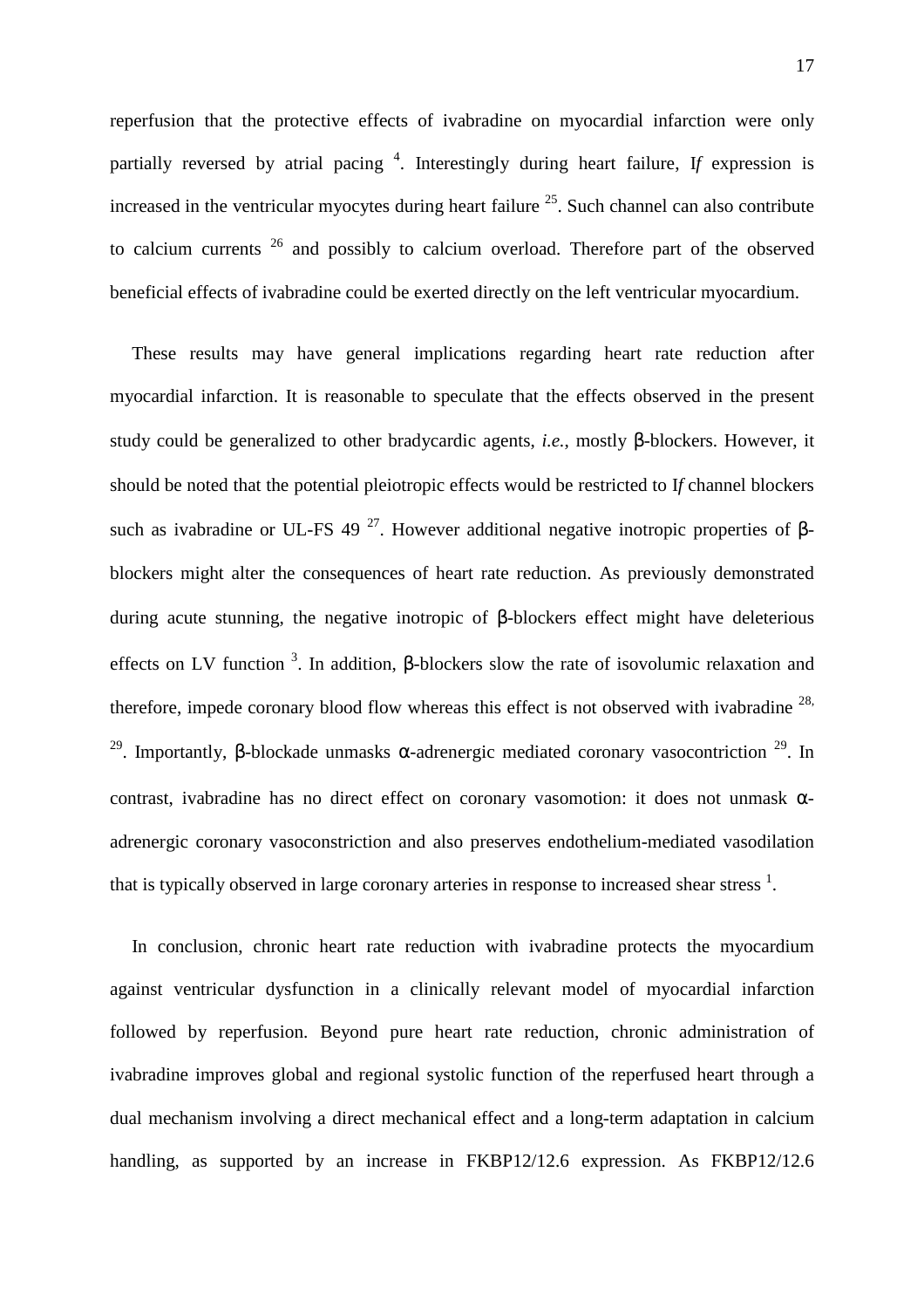deficiency has been reported as one possible trigger of LV dysfunction and heart failure, the present study opens new insights regarding the long-term benefits of chronic heart rate reduction with ivabradine.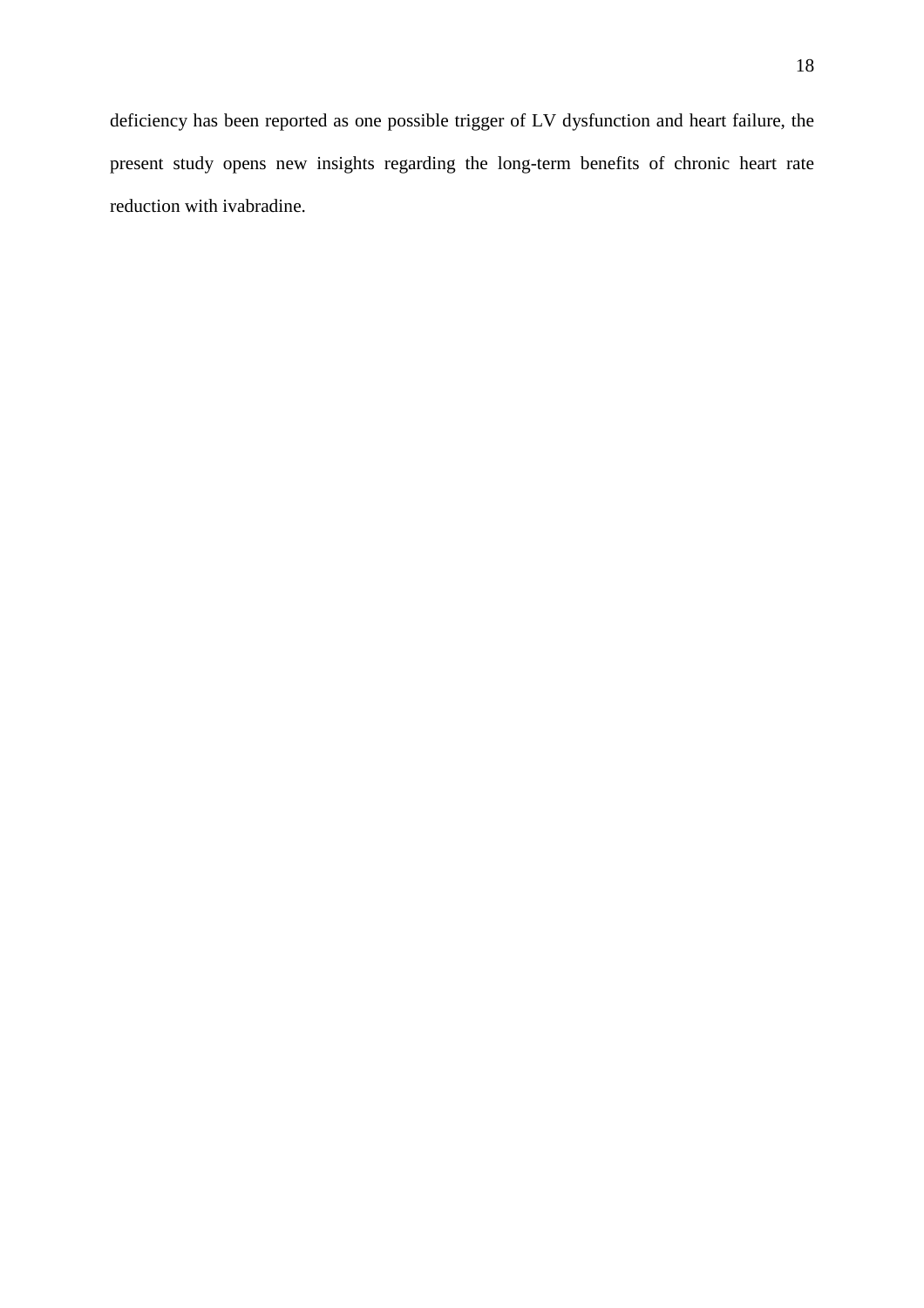#### **ACKNOWLEDGMENTS**

The present study was supported by Servier. The authors are greatly indebted to Fanny Lidouren and Alain Bizé for their excellent technical assistance. They also wish to thank Drs J. Roussel, P. Gluais, M. Bouly for fruitful discussions.

#### **CONFLICT OF INTEREST**

Alain Berdeaux has received honoraria for lectures and has served as consultant to Servier. The other authors have no conflict of interest to declare.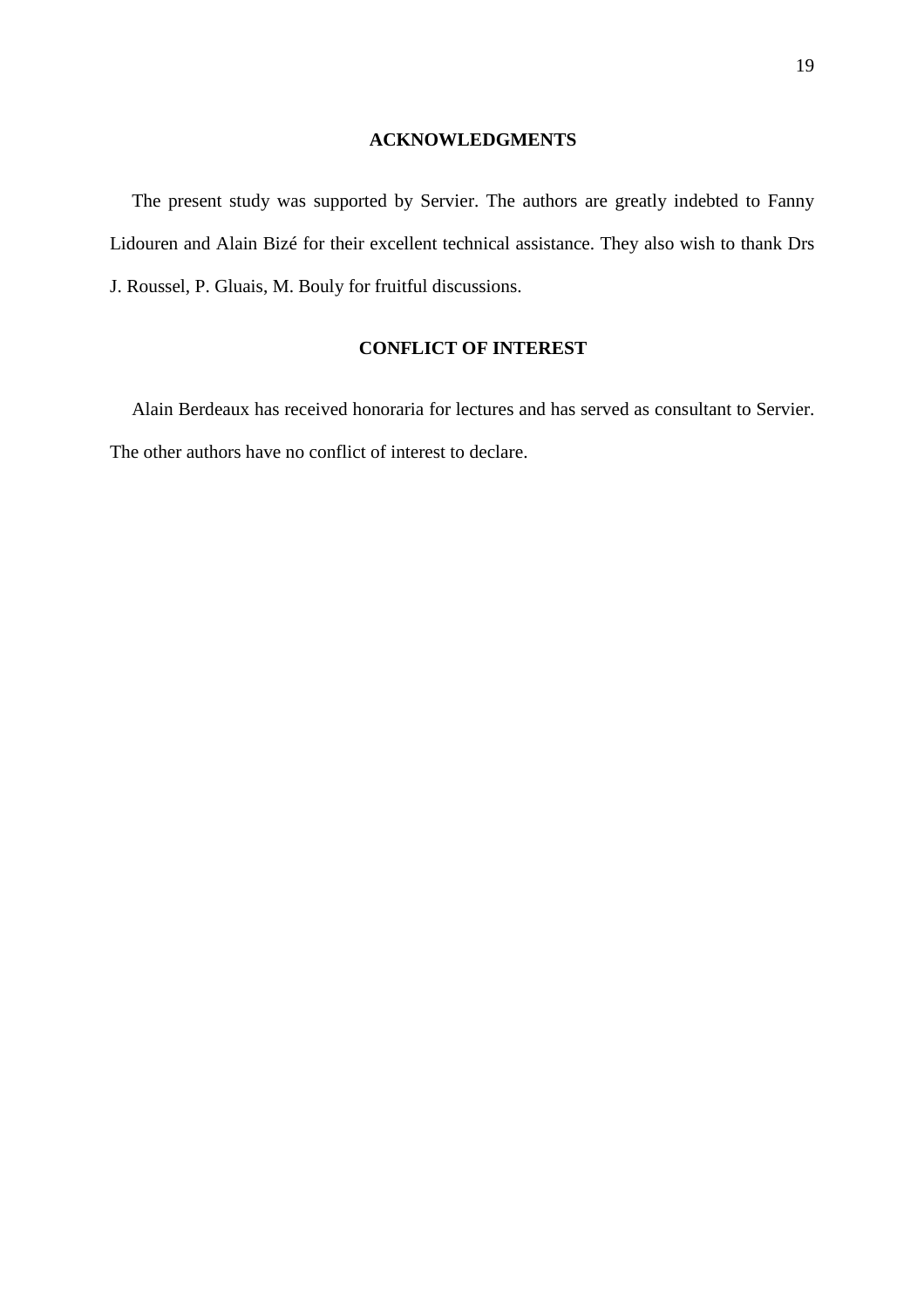#### **REFERENCES**

1. Simon L, Ghaleh B, Puybasset L, Giudicelli JF, Berdeaux A. Coronary and hemodynamic effects of S 16257, a new bradycardic agent, in resting and exercising conscious dogs. *J Pharmacol Exp Ther* 1995;**275**:659-66.

2. Colin P, Ghaleh B, Monnet X, Su J, Hittinger L, Giudicelli JF, Berdeaux A. Contributions of heart rate and contractility to myocardial oxygen balance during exercise. *Am J Physiol* 2003;**284**:H676-82.

3. Monnet X, Colin P, Ghaleh B, Hittinger L, Giudicelli JF, Berdeaux A. Heart rate reduction during exercise-induced myocardial ischaemia and stunning. *Eur Heart J*  2004;**25**:579-86.

4. Heusch G, Skyschally A, Gres P, van Caster P, Schilawa D, Schulz R. Improvement of regional myocardial blood flow and function and reduction of infarct size with ivabradine: protection beyond heart rate reduction. *Eur Heart J* 2008;**29**:2265-75.

5. Thollon C, Cambarrat C, Vian J, Prost JF, Peglion JL, Vilaine JP. Electrophysiological effects of S 16257, a novel sino-atrial node modulator, on rabbit and guinea-pig cardiac preparations: comparison with UL-FS 49. *Br J Pharmacol* 1994;**112**:37-42.

6. Dedkov EI, Zheng W, Christensen LP, Weiss RM, Mahlberg-Gaudin F, Tomanek RJ. Preservation of coronary reserve by ivabradine-induced reduction in heart rate in infarcted rats is associated with decrease in perivascular collagen. *Am J Physiol Heart Circ Physiol*  2007;**293**:H590-8.

7. Mulder P, Barbier S, Chagraoui A, Richard V, Henry JP, Lallemand F, Renet S, Lerebours G, Mahlberg-Gaudin F, Thuillez C. Long-term heart rate reduction induced by the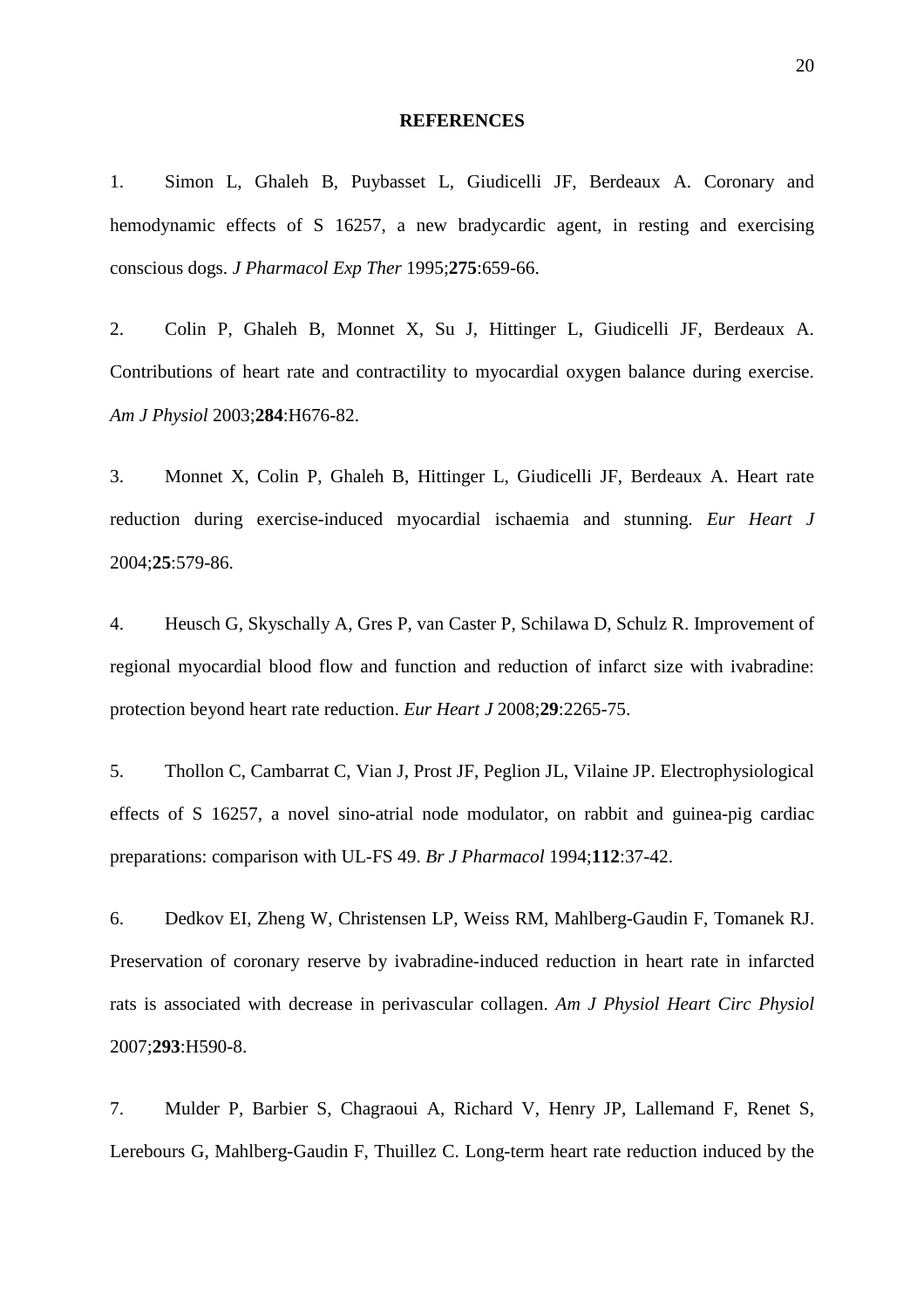selective I(f) current inhibitor ivabradine improves left ventricular function and intrinsic myocardial structure in congestive heart failure. *Circulation* 2004;**109**:1674-9.

8. Christensen LP, Zhang RL, Zheng W, Campanelli JJ, Dedkov EI, Weiss RM, Tomanek RJ. Postmyocardial infarction remodeling and coronary reserve: effects of ivabradine and beta blockade therapy. *Am J Physiol Heart Circ Physiol* 2009;**297**:H322-30.

9. Milliez P, Messaoudi S, Nehme J, Rodriguez C, Samuel JL, Delcayre C. Beneficial effects of delayed ivabradine treatment on cardiac anatomical and electrical remodeling in rat severe chronic heart failure. *Am J Physiol Heart Circ Physiol* 2009;**296**:H435-41.

10. Lucats L, Ghaleh B, Monnet X, Colin P, Bize A, Berdeaux A. Conversion of postsystolic wall thickening into ejectional thickening by selective heart rate reduction during myocardial stunning. *Eur Heart J* 2007;**28**:872-9.

11. Maczewski M, Mackiewicz U. Effect of metoprolol and ivabradine on left ventricular remodelling and Ca2+ handling in the post-infarction rat heart. *Cardiovasc Res* 2008;**79**:42- 51.

12. Loughrey CM, Seidler T, Miller SL, Prestle J, MacEachern KE, Reynolds DF, Hasenfuss G, Smith GL. Over-expression of FK506-binding protein FKBP12.6 alters excitation-contraction coupling in adult rabbit cardiomyocytes. *J Physiol* 2004;**556**:919-34.

13. Prestle J, Janssen PM, Janssen AP, Zeitz O, Lehnart SE, Bruce L, Smith GL, Hasenfuss G. Overexpression of FK506-binding protein FKBP12.6 in cardiomyocytes reduces ryanodine receptor-mediated Ca(2+) leak from the sarcoplasmic reticulum and increases contractility. *Circ Res* 2001;**88**:188-94.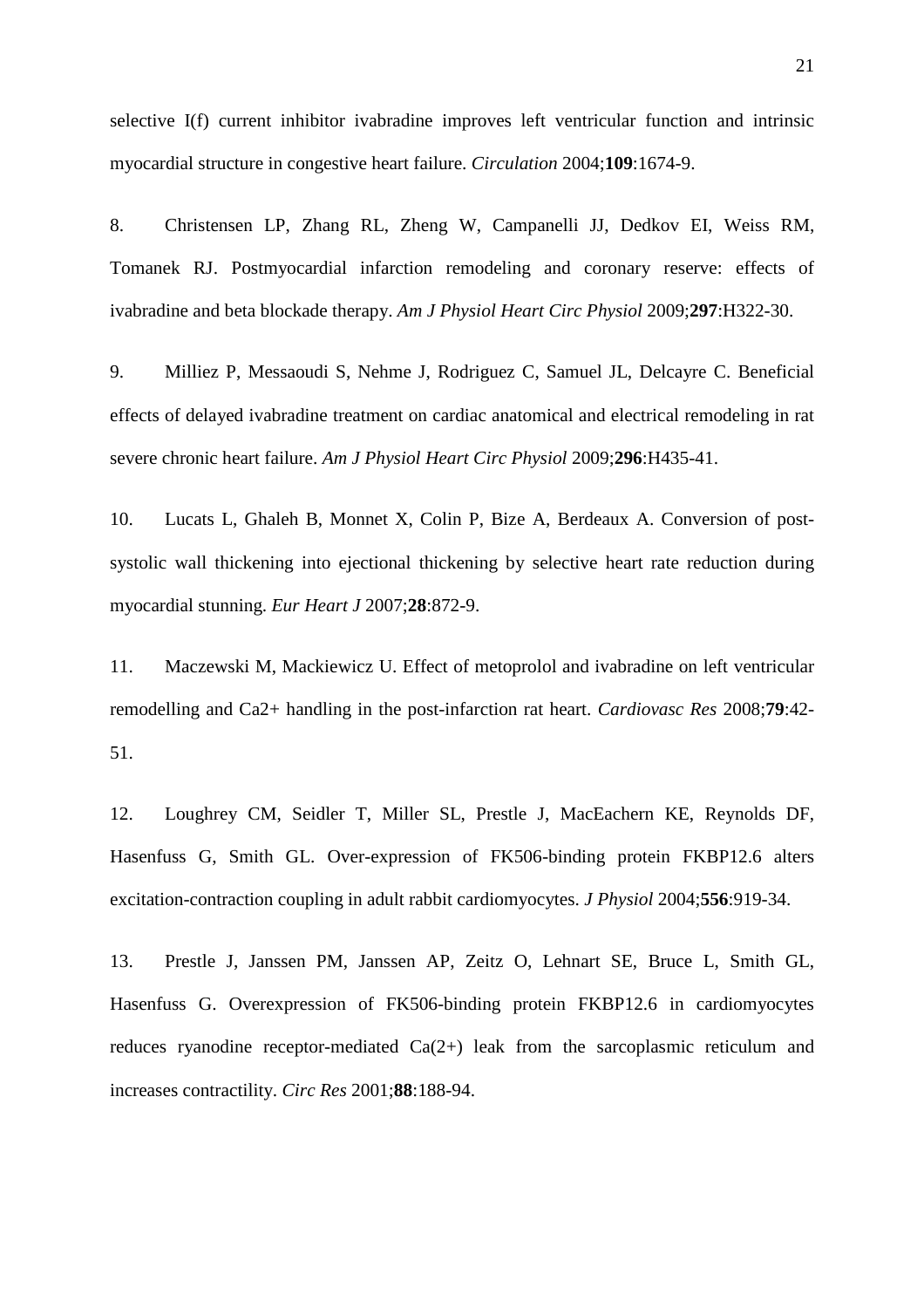14. Marx SO, Gaburjakova J, Gaburjakova M, Henrikson C, Ondrias K, Marks AR. Coupled gating between cardiac calcium release channels (ryanodine receptors). *Circ Res*  2001;**88**:1151-8.

15. Marx SO, Reiken S, Hisamatsu Y, Jayaraman T, Burkhoff D, Rosemblit N, Marks AR. PKA phosphorylation dissociates FKBP12.6 from the calcium release channel (ryanodine receptor): defective regulation in failing hearts. *Cell* 2000;**101**:365-76.

16. Gomez AM, Schwaller B, Porzig H, Vassort G, Niggli E, Egger M. Increased exchange current but normal Ca2+ transport via Na+-Ca2+ exchange during cardiac hypertrophy after myocardial infarction. *Circ Res* 2002;**91**:323-30.

17. Tissier R, Souktani R, Bruneval P, Giudicelli JF, Berdeaux A, Ghaleh B. Adenosine A(1)-receptor induced late preconditioning and myocardial infarction: reperfusion duration is critical. *Am J Physiol Heart Circ Physiol* 2002;**283**:H38-43.

18. Tissier R, Waintraub X, Couvreur N, Gervais M, Bruneval P, Mandet C, Zini R, Enriquez B, Berdeaux A, Ghaleh B. Pharmacological postconditioning with the phytoestrogen genistein. *J Mol Cell Cardiol* 2007;**42**:79-87.

19. Lucats L, Ghaleh B, Colin P, Monnet X, Bize A, Berdeaux A. Heart rate reduction by inhibition of If or by beta-blockade has different effects on postsystolic wall thickening. *Br J Pharmacol* 2007;**150**:335-41.

20. Lehnart SE, Wehrens XH, Laitinen PJ, Reiken SR, Deng SX, Cheng Z, Landry DW, Kontula K, Swan H, Marks AR. Sudden death in familial polymorphic ventricular tachycardia associated with calcium release channel (ryanodine receptor) leak. *Circulation*  2004;**109**:3208-14.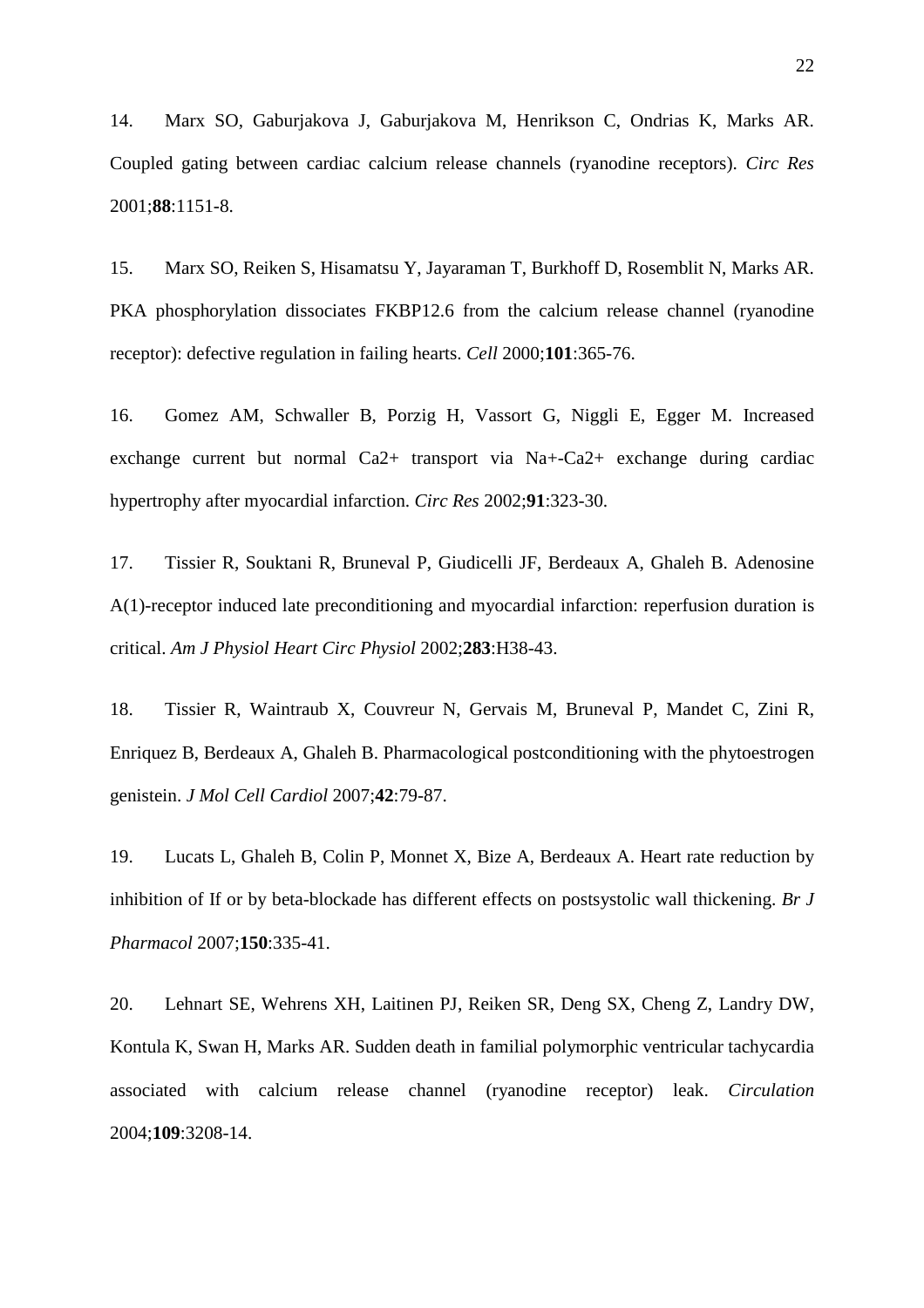21. Lucats L, Vinet L, Bize A, Monnet X, Morin D, Su JB, Rouet-Benzineb P, Cazorla O, Mercadier JJ, Hittinger L, Berdeaux A, Ghaleh B. The inotropic adaptation during late preconditioning against myocardial stunning is associated with an increase in FKBP12.6. *Cardiovasc Res* 2007;**73**:560-7.

22. Huang F, Shan J, Reiken S, Wehrens XH, Marks AR. Analysis of calstabin2 (FKBP12.6)-ryanodine receptor interactions: rescue of heart failure by calstabin2 in mice. *Proc Natl Acad Sci U S A* 2006;**103**:3456-61.

23. Ito K, Shigematsu S, Sato T, Abe T, Li Y, Arita M. JTV-519, a novel cardioprotective agent, improves the contractile recovery after ischaemia-reperfusion in coronary perfused guinea-pig ventricular muscles. *Br J Pharmacol* 2000;**130**:767-76.

24. Heusch G. Pleiotropic action(s) of the bradycardic agent ivabradine: cardiovascular protection beyond heart rate reduction. *Br J Pharmacol* 2008;**155**:970-1.

25. Cerbai E, Sartiani L, DePaoli P, Pino R, Maccherini M, Bizzarri F, DiCiolla F, Davoli G, Sani G, Mugelli A. The properties of the pacemaker current I(F)in human ventricular myocytes are modulated by cardiac disease. *J Mol Cell Cardiol* 2001;**33**:441-8.

26. Michels G, Brandt MC, Zagidullin N, Khan IF, Larbig R, van Aaken S, Wippermann J, Hoppe UC. Direct evidence for calcium conductance of hyperpolarization-activated cyclic nucleotide-gated channels and human native If at physiological calcium concentrations. *Cardiovasc Res* 2008;**78**:466-75.

27. Guth BD, Heusch G, Seitelberger R, Ross J, Jr. Elimination of exercise-induced regional myocardial dysfunction by a bradycardiac agent in dogs with chronic coronary stenosis. *Circulation* 1987;**75**:661-9.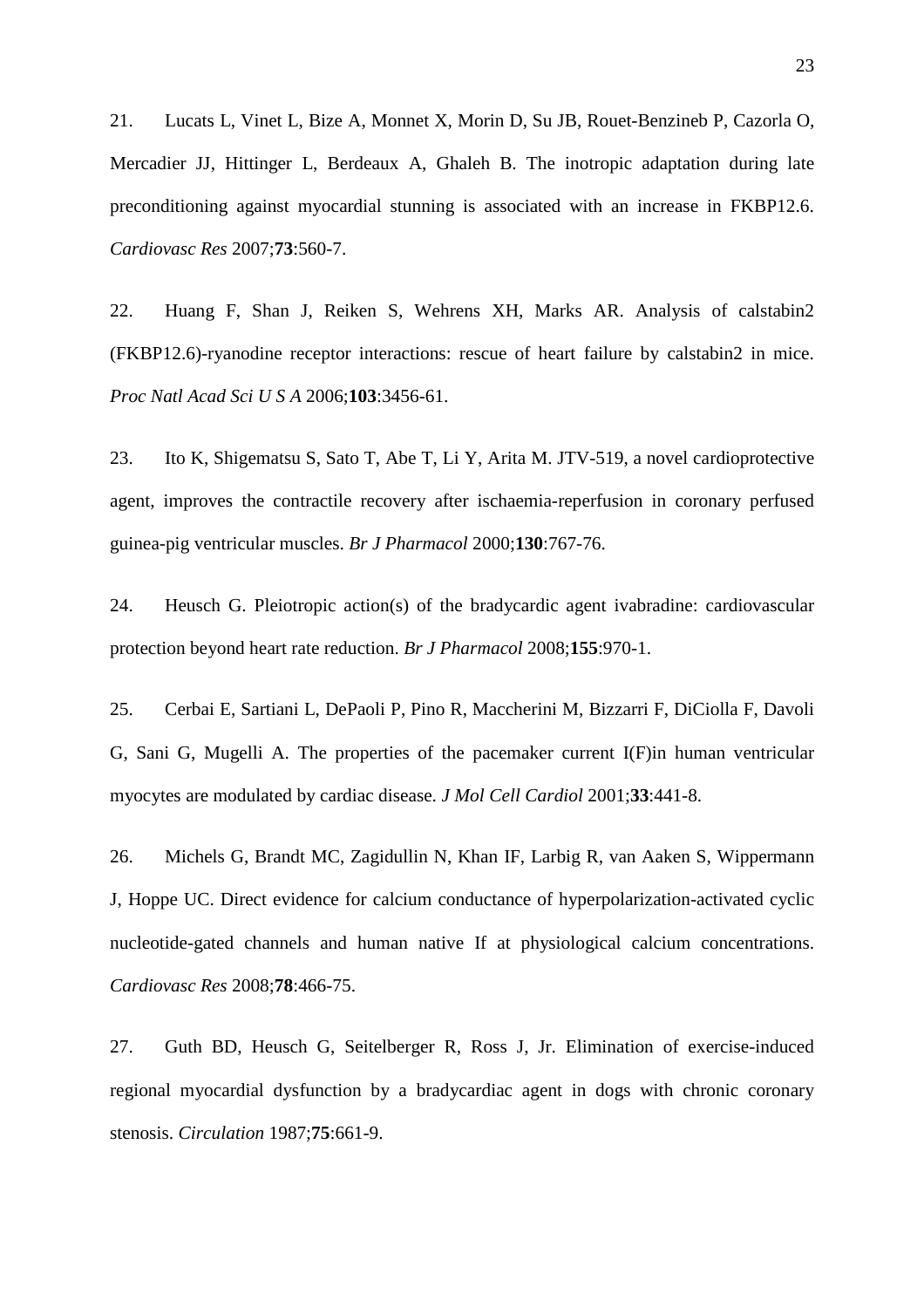28. Colin P, Ghaleh B, Hittinger L, Monnet X, Slama M, Giudicelli JF, Berdeaux A. Differential effects of heart rate reduction and β-blockade on left ventricular relaxation during exercise. *Am J Physiol* 2002;**282**:H672-9.

29. Heusch G. Heart rate in the pathophysiology of coronary blood flow and myocardial ischaemia: benefit from selective bradycardic agents. *Br J Pharmacol* 2008;**153**:1589-601.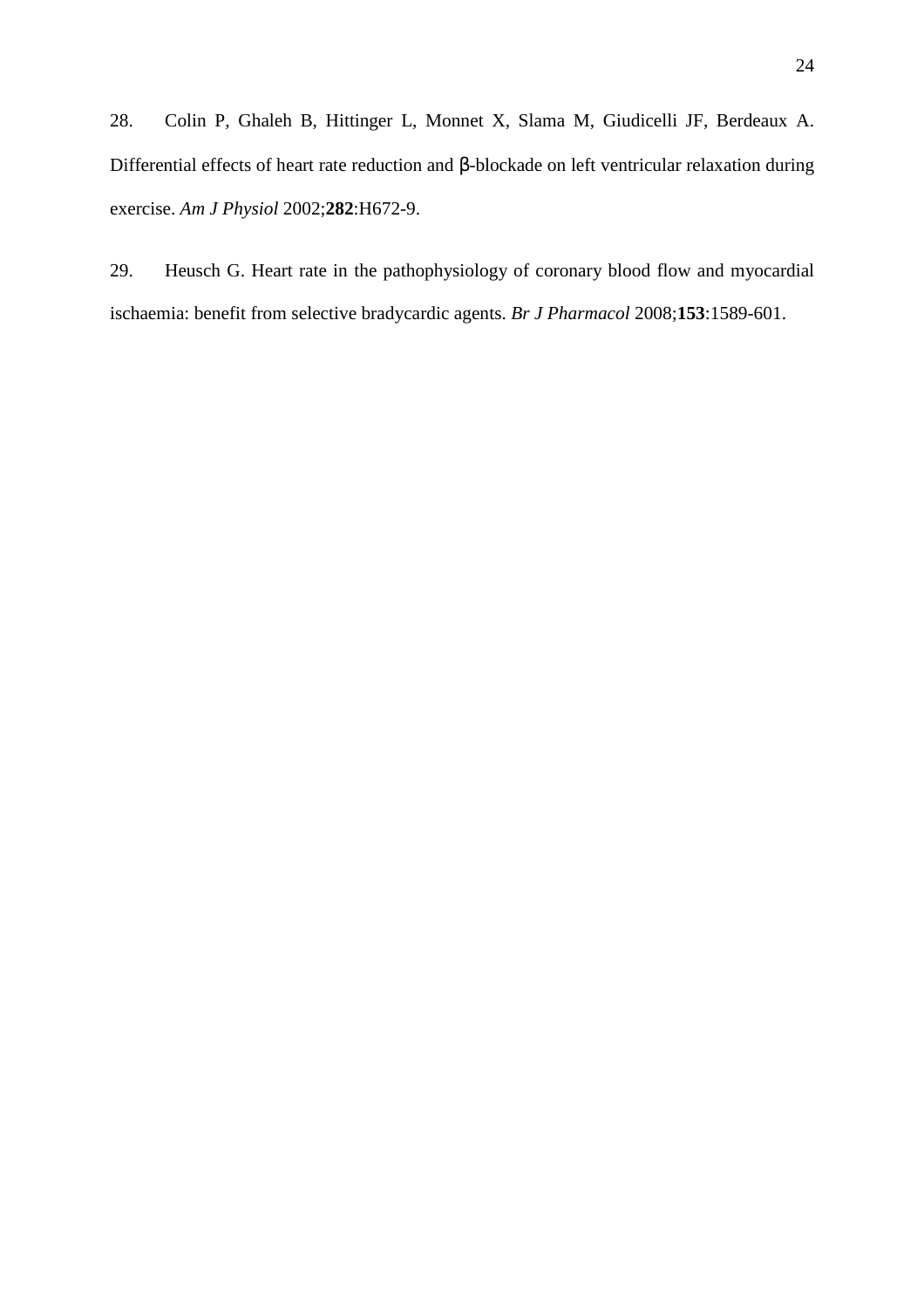#### **LEGENDS OF FIGURE**

#### *Figure 1*

Experimental protocol (CAO, coronary artery occlusion)*.*

#### *Figure 2*

Evolution of ejection fraction and systolic displacement measured at baseline and during the 3 weeks of reperfusion in Control and Ivabradine (CAO, coronary artery occlusion). \*, *P*<0.05 *vs* Control.

#### *Figure 3*

Ejection fraction and systolic displacement measured before and after a single administration of ivabradine (1 mg/kg, IV bolus) in Control at day 21. Open circles represent individual data and closed circles are mean ± SEM. \*, *P*<0.05 *vs* "Before".

#### *Figure 4*

Western blots of calsequestrin,  $Na^{2+}/Ca^{2+}$  exchanger (NCX1), ryanodine (RyR2), phosphorylated ryanodine (P-RyR2), SERCA2a, and phospholamban obtained after 3 weeks of reperfusion in Control and Ivabradine.

#### *Figure 5*

Western blot of FKBP12/12.6 obtained after 3 weeks of reperfusion in Control and Ivabradine. \*, *P*<0.05 *vs* Control.

#### *Figure 6*

Sirius red staining (Panel A,  $bar=100\mu m$ ) and immunohistochemical labelling of the endothelial marker CD31 (Panel B, bar=200 $\mu$ m) of the left ventricle in the remote and periinfarction territories in Control and Ivabradine.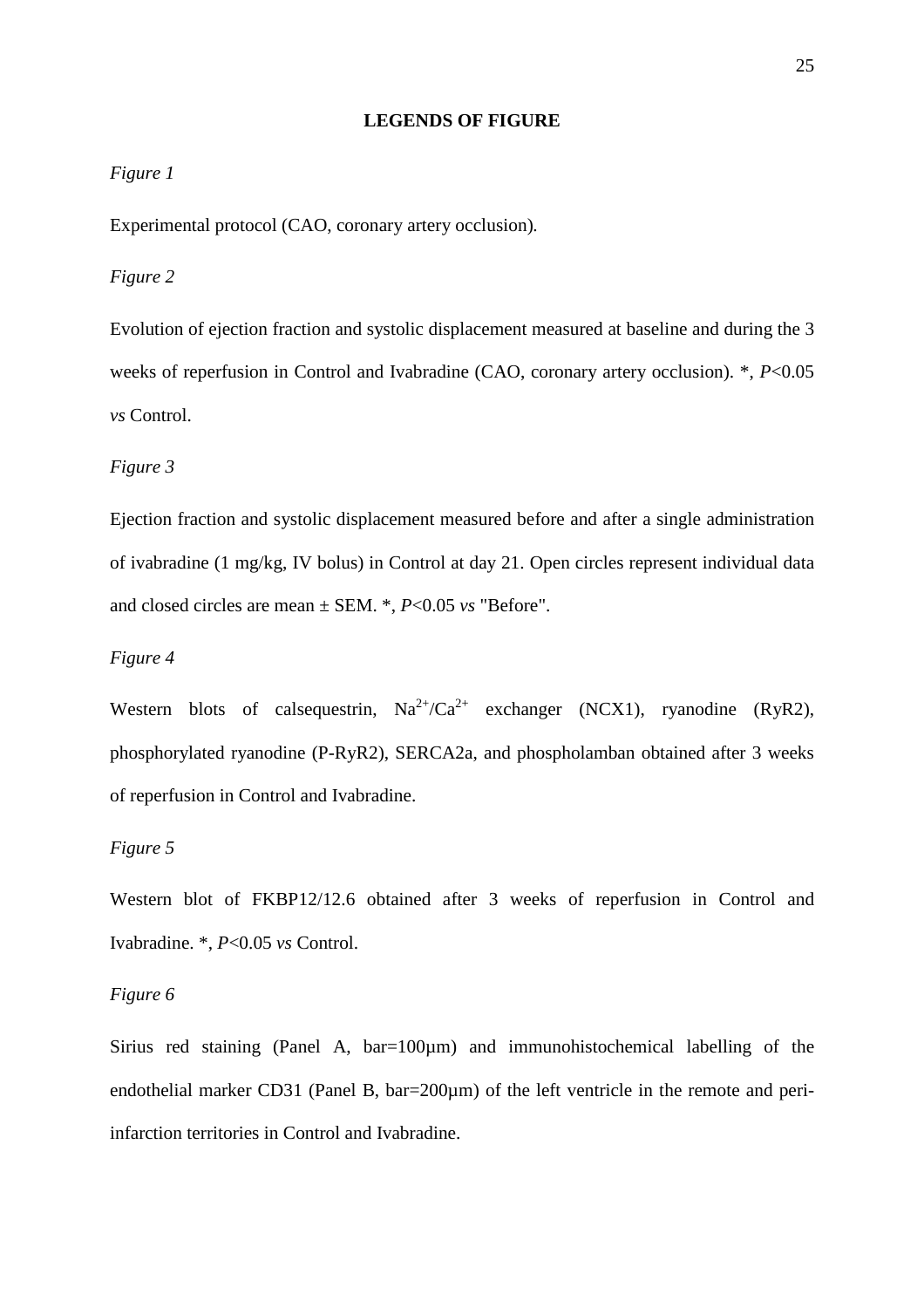| Table I: Hemodynamic parameters |
|---------------------------------|
|---------------------------------|

|                                                                           |                                    | Reperfusion                        |                                    |                                    |                                    | P value (Reperfusion period) |                |                 |
|---------------------------------------------------------------------------|------------------------------------|------------------------------------|------------------------------------|------------------------------------|------------------------------------|------------------------------|----------------|-----------------|
|                                                                           | <b>Baseline</b>                    | Day 3                              | Day 7                              | Day $14$                           | Day 21                             | Group<br>effect              | Time<br>effect | Group x<br>time |
| Heart rate                                                                |                                    |                                    |                                    |                                    |                                    |                              |                |                 |
| Control<br><i>Ivabradine</i>                                              | $263 \pm 11$<br>$255 \pm 8$        | $292 \pm 10$<br>$234 \pm 10$       | $261 \pm 10$<br>$229 \pm 13$       | $264 \pm 8$<br>$216+9$             | $266 \pm 14$<br>$214 + 9$          | P<0.0001                     | $P=0.0742$     | $P=0.5930$      |
| Left ventricular diastolic volume (ml/kg)<br>Control<br><i>Ivabradine</i> | $0.74 \pm 0.07$<br>$0.82{\pm}0.06$ | $0.92 \pm 0.07$<br>$1.16 \pm 0.06$ | $1.10\pm0.14$<br>$1.17 \pm 0.06$   | $1.13 \pm 0.10$<br>$1.29 \pm 0.07$ | $1.37 \pm 0.11$<br>$1.42 \pm 0.10$ | $P=0.0452$                   | $P=0.0019$     | $P=0.7138$      |
| Left ventricular systolic volume (ml/kg)<br>Control<br><i>Ivabradine</i>  | $0.27+0.02$<br>$0.27 \pm 0.02$     | $0.42 \pm 0.03$<br>$0.46 \pm 0.05$ | $0.59 \pm 0.09$<br>$0.45 \pm 0.04$ | $0.63 \pm 0.08$<br>$0.52 \pm 0.03$ | $0.79 \pm 0.10$<br>$0.59 \pm 0.05$ | $P=0.0276$                   | $P=0.0022$     | $P=0.2768$      |

Values are mean <sup>±</sup> SEM.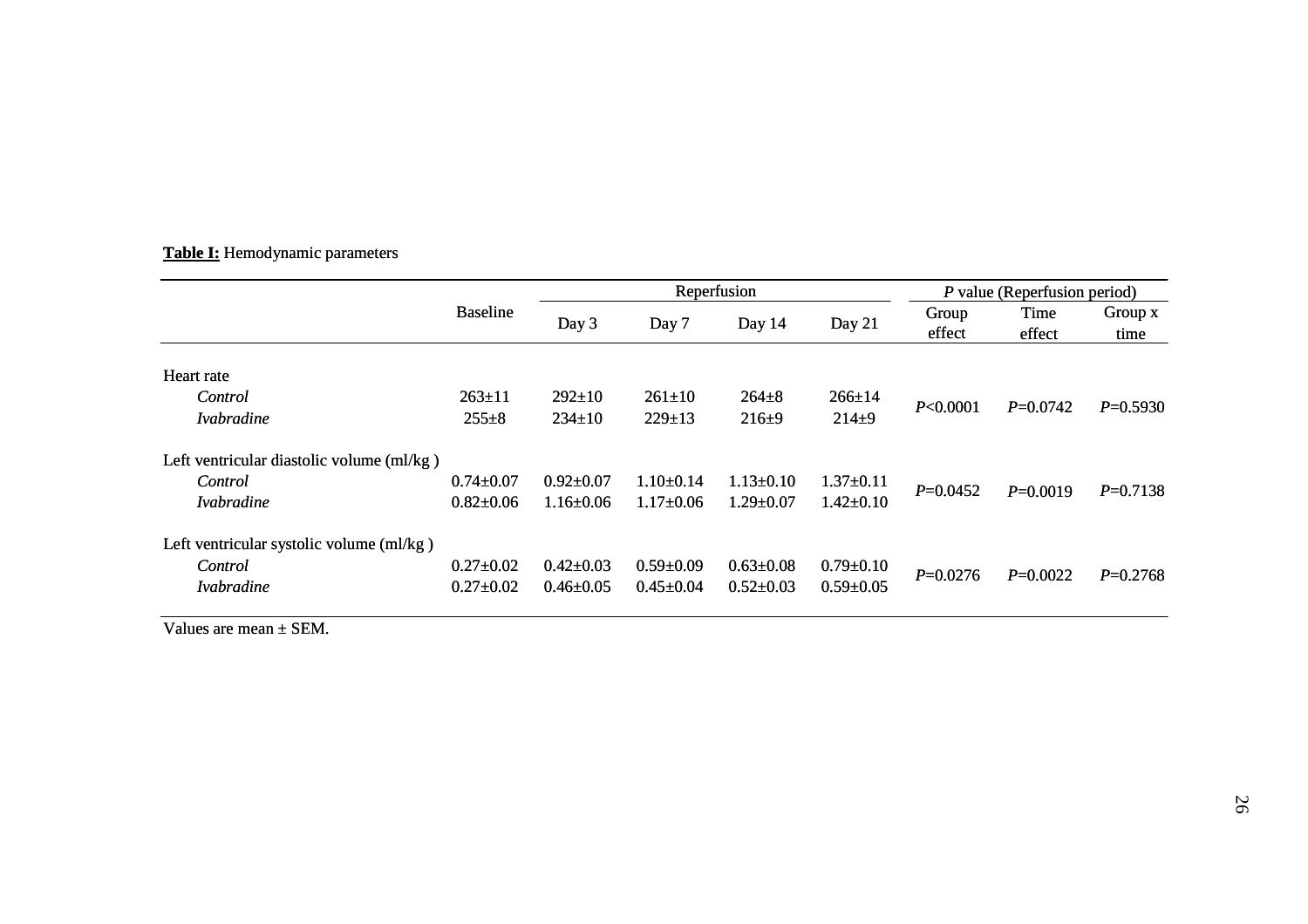

*Figure 1*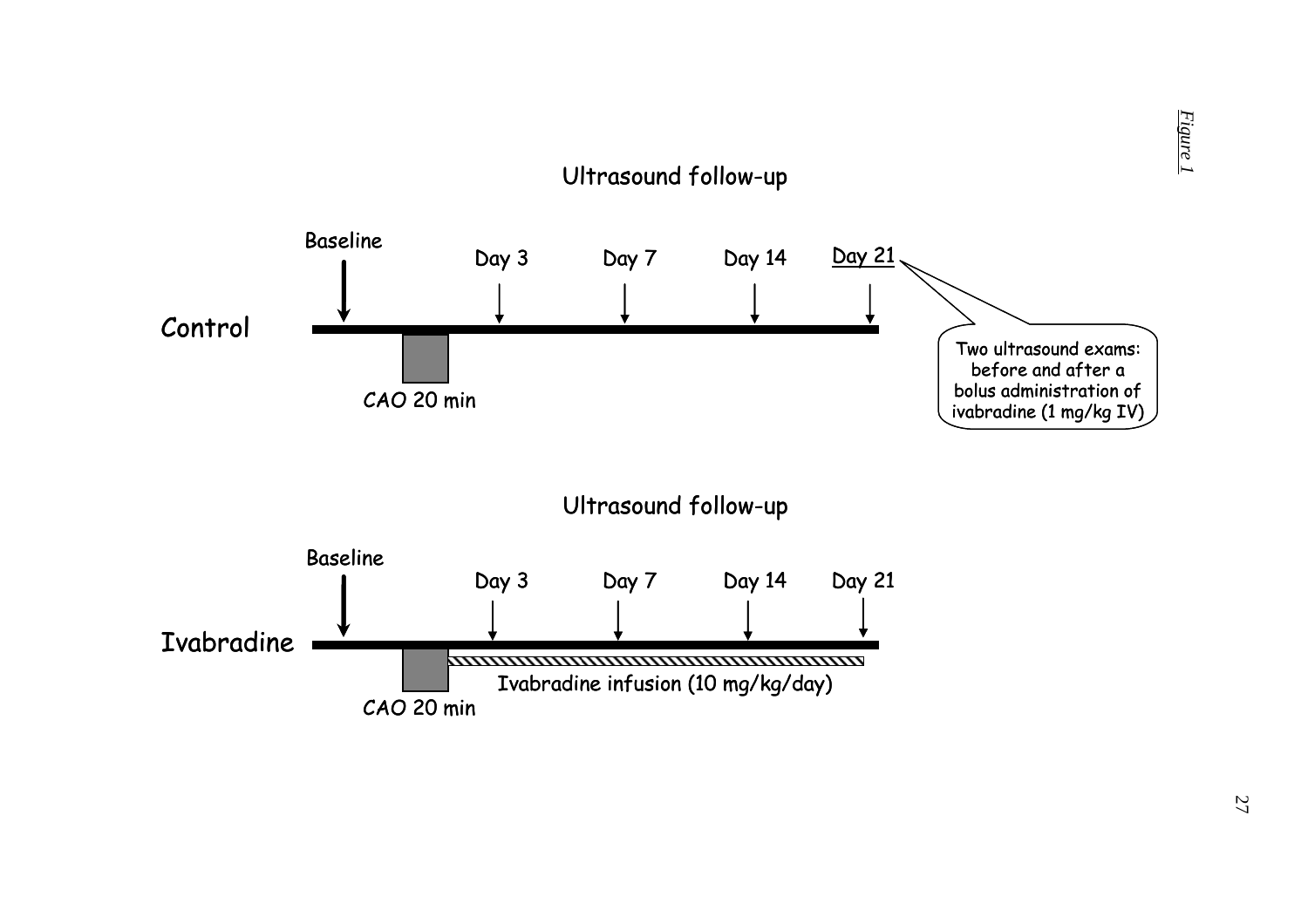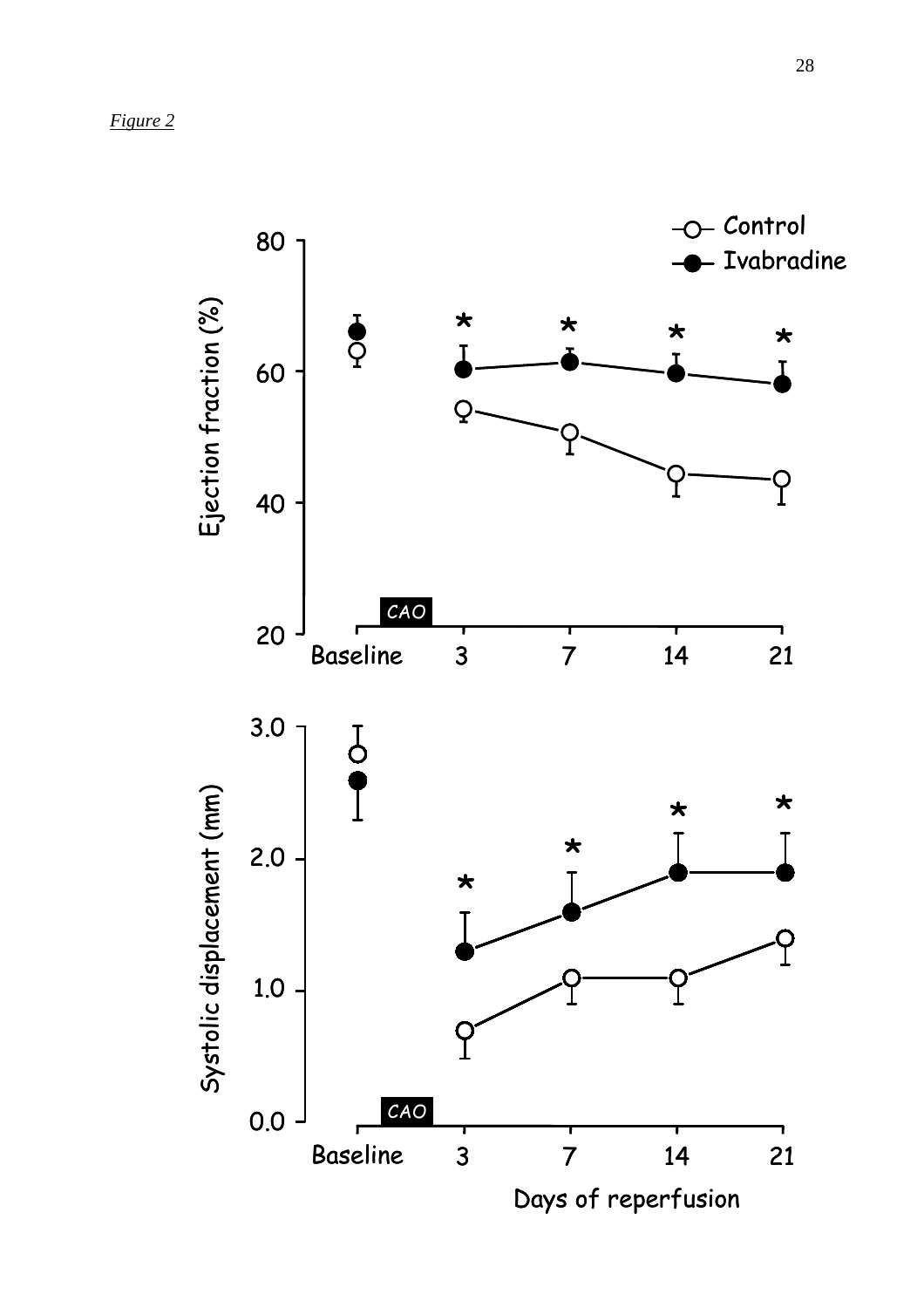803.0 $\varnothing$ O  $\bigcirc$  $\odot$ Systolic displacement (mm) Systolic displacement (mm) \*60\*Ejection fraction (%) Ejection fraction (%)  $\frac{O}{O}$  $\circlearrowleft$ 2.0 $\circ$ 40 $\cal C$ **e** ဝ C 1.0 $\Theta$  $\Theta$ 20 $\overline{g}$  $\circ$   $\overline{\phantom{0}}$  $0<sub>1</sub>$ Before After Before After IvabradineIvabradine (1 mg/kg IV bolus)(1 mg/kg IV bolus) *Figure 3*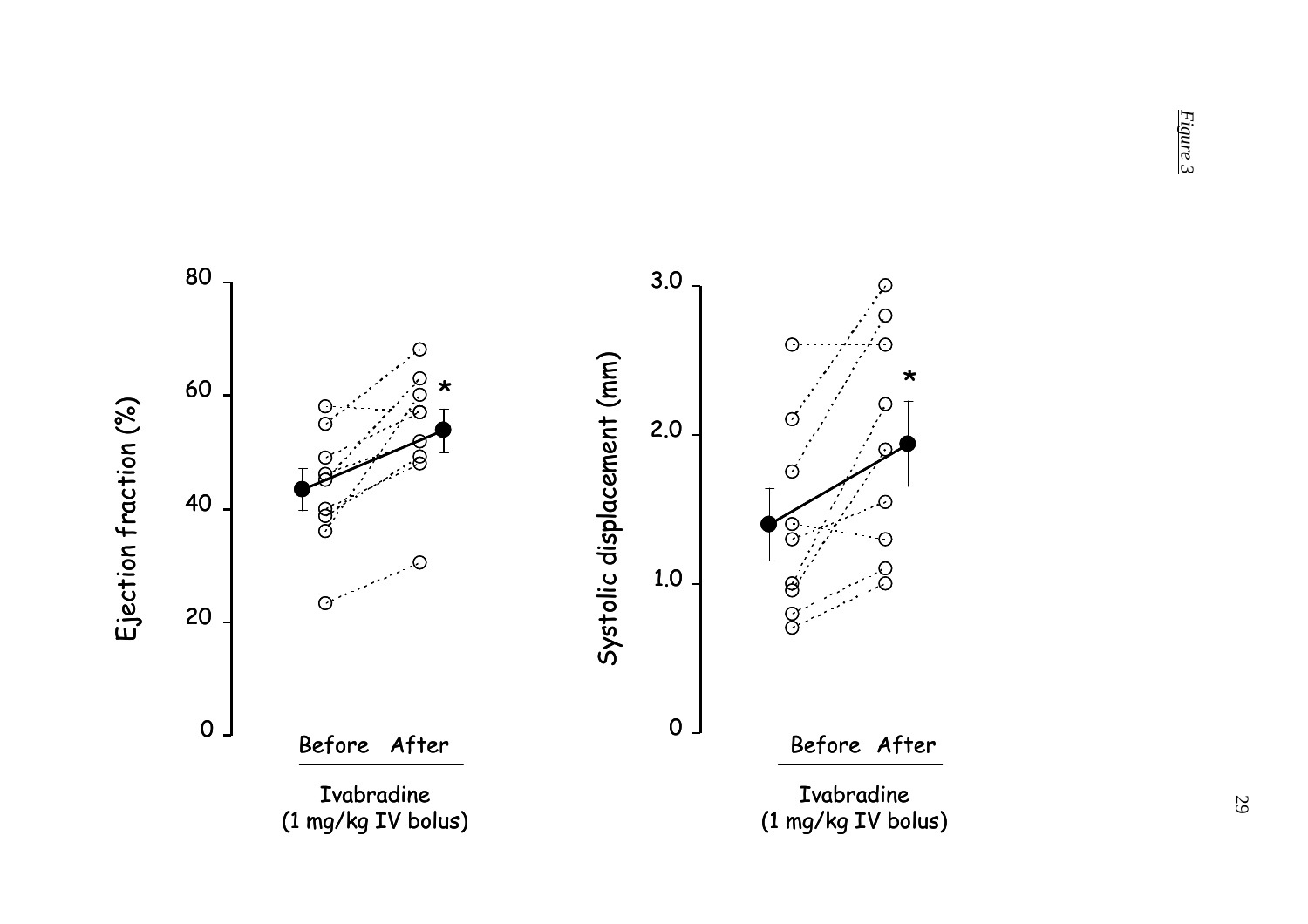

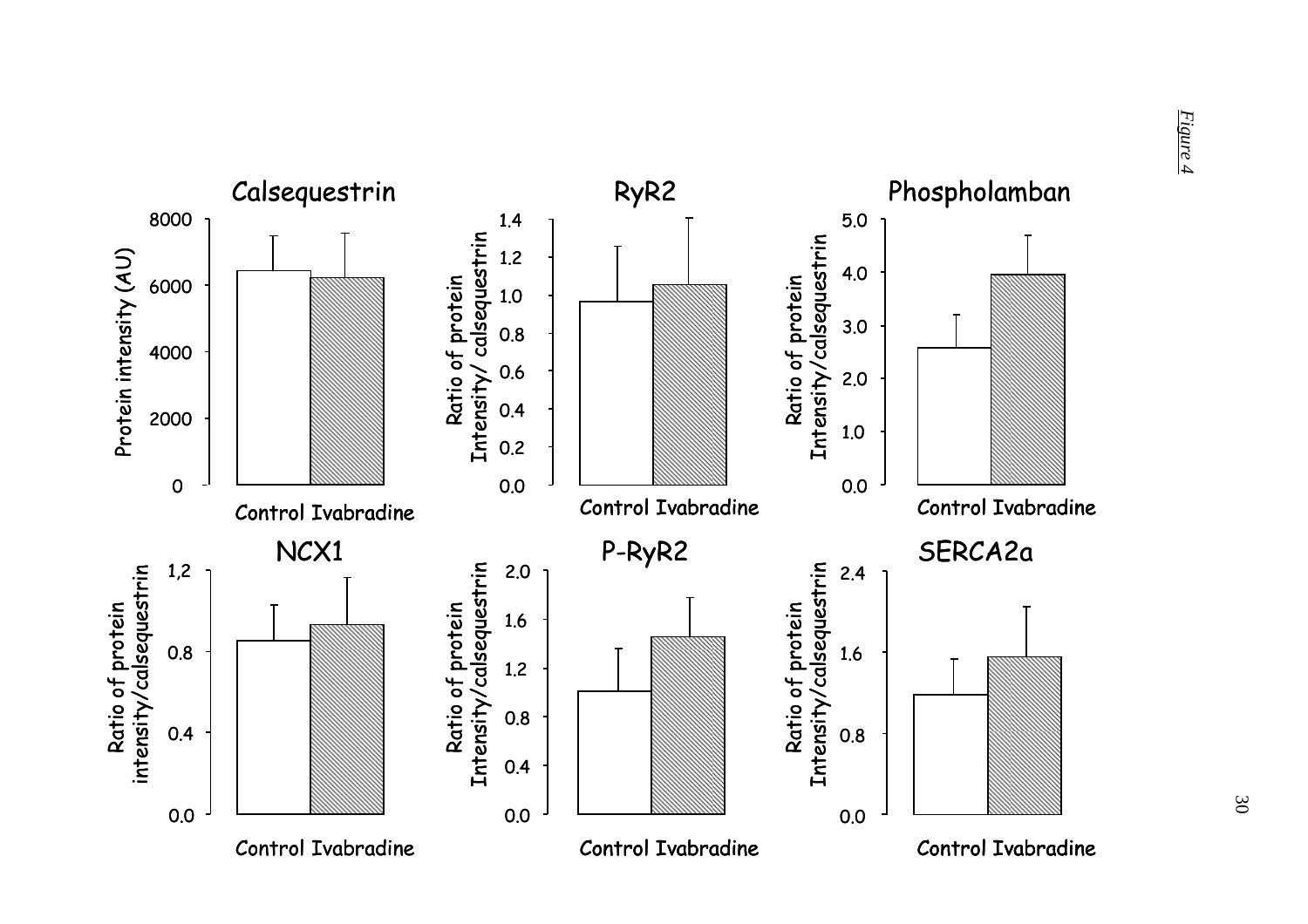FKBP12/12.6



Control Ivabradine